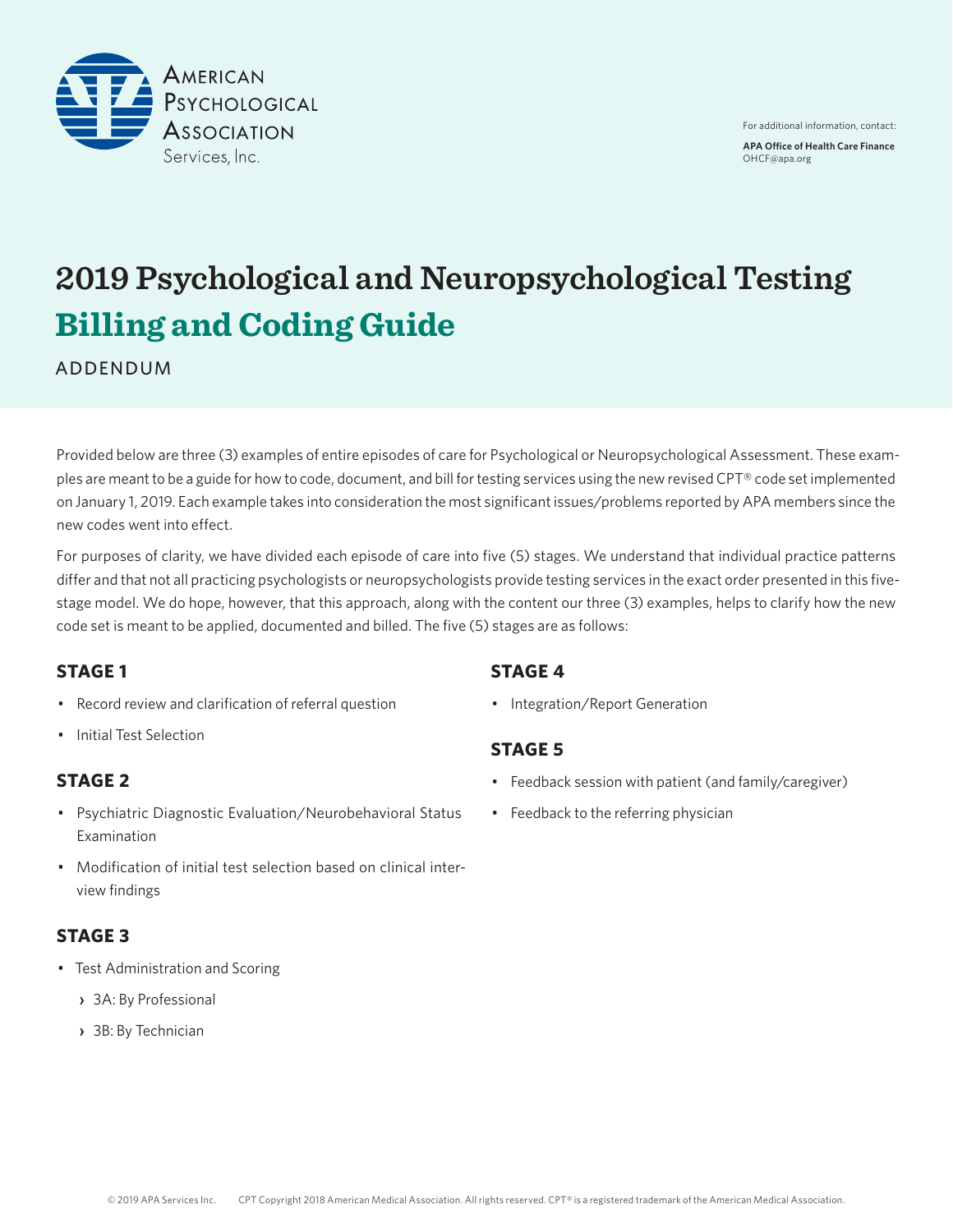# EXECUTIVE SUMMARY

### **TYPICAL NEUROPSYCHOLOGICAL ASSESSMENT**

*Each neuropsychological and psychological testing episode of care will vary depending on the intensity and complexity of the individual patient's condition. The case example below is intended to assist in understanding proper selection and application of the CPT® codes involved in a neuropsychological assessment episode of care.*

*Note: For Psychological Assessment, Neurobehavioral Status Exam (96116/96112)*^ *would be replaced with 90791, Psychiatric diagnostic evaluation and Neuropsychological Evaluation Service (96132/96133)*\* *would be replaced with 96130/96131 Psychological Evaluation Services*

| <b>Service(s) Provided</b>                                                                                                                                                                                                                                                 |                                                                                                                                                                                                                                                                                                                                                                                                                                                                                                                                                                        | <b>CPT®</b> code(s) |                                                                                                                                                                |              |  |  |
|----------------------------------------------------------------------------------------------------------------------------------------------------------------------------------------------------------------------------------------------------------------------------|------------------------------------------------------------------------------------------------------------------------------------------------------------------------------------------------------------------------------------------------------------------------------------------------------------------------------------------------------------------------------------------------------------------------------------------------------------------------------------------------------------------------------------------------------------------------|---------------------|----------------------------------------------------------------------------------------------------------------------------------------------------------------|--------------|--|--|
| <b>STAGE1</b>                                                                                                                                                                                                                                                              |                                                                                                                                                                                                                                                                                                                                                                                                                                                                                                                                                                        |                     |                                                                                                                                                                |              |  |  |
| <b>Testing Evaluation</b><br><b>Services</b>                                                                                                                                                                                                                               | Preliminary selection of tests. Record review. Collaboration with referring physician.                                                                                                                                                                                                                                                                                                                                                                                                                                                                                 | 96132/96133*        |                                                                                                                                                                |              |  |  |
|                                                                                                                                                                                                                                                                            |                                                                                                                                                                                                                                                                                                                                                                                                                                                                                                                                                                        | <b>STAGE 2</b>      |                                                                                                                                                                |              |  |  |
| Neurobehavioral<br><b>Status Examination</b>                                                                                                                                                                                                                               | Clinical interview/assessment for impairments in acquired knowledge, attention, language, learn-<br>96116/96121 <sup>*</sup><br>ing, memory, planning and problem solving, and visual-spatial abilities. Observe behavior and<br>record responses. Develop clinical impression.<br>Typical domains assessed: Orientation, motor behavior, speech, thought processes, mood and<br>affect, cooperation, performance and symptom validity, additional test observations.<br>Background Information: Presenting problems and symptoms, Relevant medical and/or psychiatric |                     |                                                                                                                                                                |              |  |  |
|                                                                                                                                                                                                                                                                            | history of symptoms/treatment, Past medical history, Past psychiatric history, Substance use,<br>Developmental/psychosocial history                                                                                                                                                                                                                                                                                                                                                                                                                                    |                     |                                                                                                                                                                |              |  |  |
| <b>Testing Evaluation</b><br><b>Services</b>                                                                                                                                                                                                                               | tus Examination/Behavioral Observations                                                                                                                                                                                                                                                                                                                                                                                                                                                                                                                                |                     | Intra-Session Clinical Decision Making: Modification of test battery based on Neurobehavioral Sta-                                                             | 96132/96133* |  |  |
| <b>STAGE 3</b>                                                                                                                                                                                                                                                             |                                                                                                                                                                                                                                                                                                                                                                                                                                                                                                                                                                        |                     |                                                                                                                                                                |              |  |  |
|                                                                                                                                                                                                                                                                            | <b>STAGE 3A: By Professional</b><br><b>STAGE 3B: By Technician</b>                                                                                                                                                                                                                                                                                                                                                                                                                                                                                                     |                     |                                                                                                                                                                |              |  |  |
| <b>Test Administration and Scoring</b><br>96136/96137<br><b>Test Administration and Scoring</b>                                                                                                                                                                            |                                                                                                                                                                                                                                                                                                                                                                                                                                                                                                                                                                        |                     |                                                                                                                                                                | 96138/96139  |  |  |
| Under general supervision of the professional, administer a series of<br>tests (standardized, rating scales, and/or projective). Record behav-<br>ioral observations ma-de during the testing.                                                                             |                                                                                                                                                                                                                                                                                                                                                                                                                                                                                                                                                                        |                     |                                                                                                                                                                |              |  |  |
| Administer a series of tests (standardized, rating scales, and/or<br>projective). Record behavioral observations made during the testing.<br>Score test protocol(s) according to the latest method-s for each test.<br>Transcribe all test scores onto data summary sheet. |                                                                                                                                                                                                                                                                                                                                                                                                                                                                                                                                                                        |                     | <b>Testing Evaluation Services</b>                                                                                                                             | 96132/96133* |  |  |
|                                                                                                                                                                                                                                                                            |                                                                                                                                                                                                                                                                                                                                                                                                                                                                                                                                                                        |                     | Intra-Session Clinical Decision Making by Professional:<br>Further modification of test battery based on preliminary administra-<br>tion and scoring of tests. |              |  |  |
|                                                                                                                                                                                                                                                                            |                                                                                                                                                                                                                                                                                                                                                                                                                                                                                                                                                                        |                     | <b>Test Administration and Scoring</b>                                                                                                                         | 96138/96139  |  |  |
|                                                                                                                                                                                                                                                                            | Continue administration of tests and recording behavioral observa-<br>tions. Score test protocol(s) according to the latest methods for each<br>test. Transcribe all test scores onto data summary sheet.                                                                                                                                                                                                                                                                                                                                                              |                     |                                                                                                                                                                |              |  |  |
| <b>STAGE 4</b>                                                                                                                                                                                                                                                             |                                                                                                                                                                                                                                                                                                                                                                                                                                                                                                                                                                        |                     |                                                                                                                                                                |              |  |  |
| <b>Testing Evaluation</b><br><b>Services</b>                                                                                                                                                                                                                               | Integration, Interpretation and Report Generation: Typical domains assessed can include intellectual-<br>96132/96133*<br>ity (premorbid, current), attention and processing speed, learning and memory, language function,<br>visual-spatial abilities, motor abilities, executive function, symptom validity, and emotional/be-<br>havioral status.<br>Summary and Recommendations: Summary of test findings and diagnostic conclusions (if appropri-<br>ate), treatment recommendation and plan.                                                                     |                     |                                                                                                                                                                |              |  |  |
| <b>STAGE 5</b>                                                                                                                                                                                                                                                             |                                                                                                                                                                                                                                                                                                                                                                                                                                                                                                                                                                        |                     |                                                                                                                                                                |              |  |  |
| <b>Testing Evaluation</b><br><b>Services</b>                                                                                                                                                                                                                               | Interactive Feedback with patient (and family/caregiver). Report distribution and feedback to the<br>96132/96133*<br>referral doctor. Input report into electronic medical record.                                                                                                                                                                                                                                                                                                                                                                                     |                     |                                                                                                                                                                |              |  |  |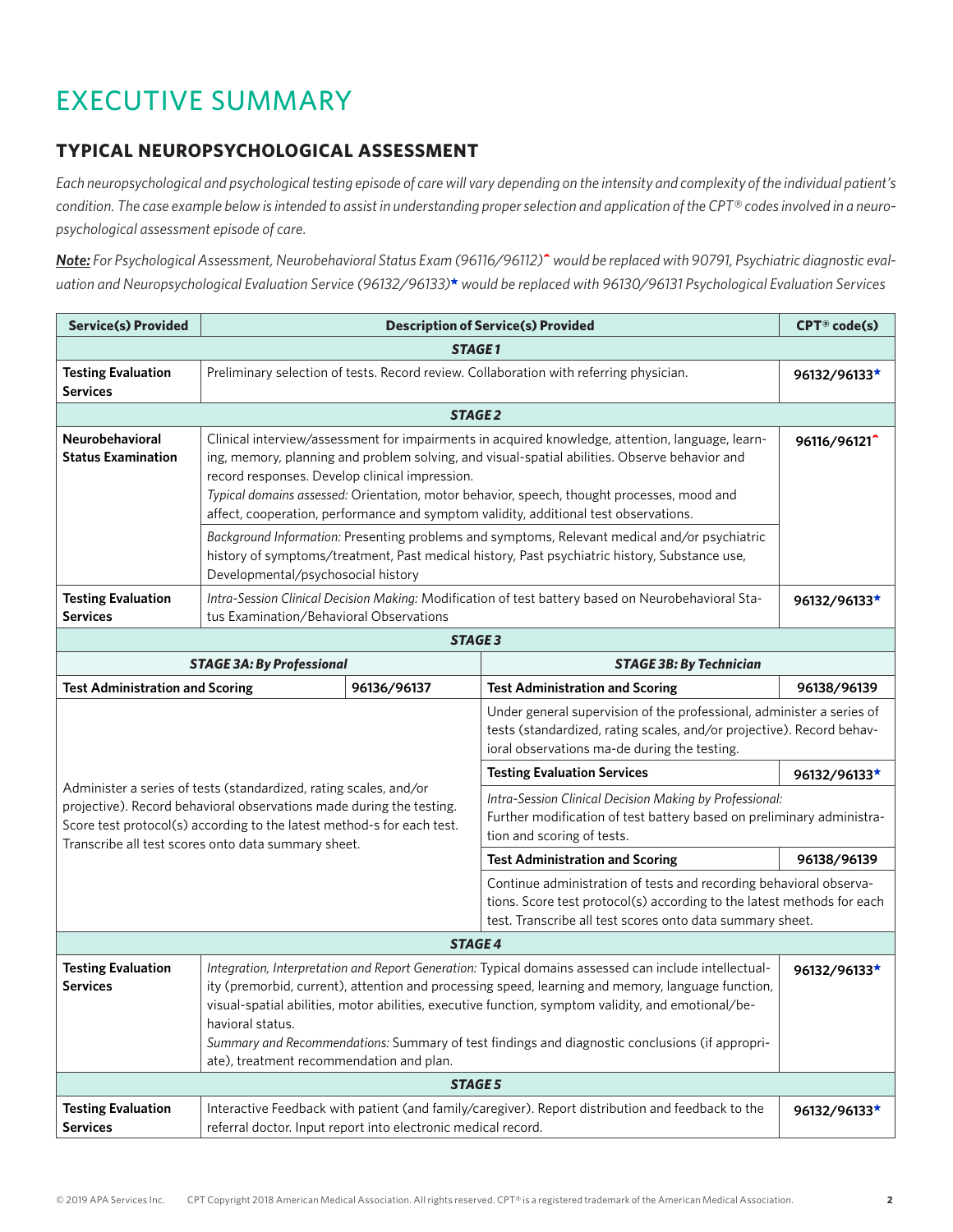*Each neuropsychological and psychological testing episode of care will vary depending on the intensity and complexity of the individual patient's condition. The case example below is intended to assist in understanding proper selection and application of the CPT® codes involved in a neuropsychological assessment episode of care.*

### **Neuropsychological Assessment with Test Administration and Scoring Services Performed by the Professional Only**

**Case Example:** A 58-year-old male with a history of diabetes and hypertension presents with a 6 month change in behavior, personality, and cognition and a positive family history of Alzheimer's disease. His physician refers him for neuropsychological testing to establish whether the patient has any suspected mental illness or neuropsychological abnormality or central nervous system dysfunction.

#### **DAY 1: Appointment scheduled for 9:00 a.m.**

#### 9:00 a.m.-9:05 a.m.

Pre-service work by the professional (96132):

Record review and clarify the reason for referral Initial test selection

 $9.05$  a.m.  $-10.15$  a.m.

Conduct Neurobehavioral Status Examination (96116/96121) Face-to-Face Clinical Interview Reporting Time

#### 10:15 a.m.-10:20 a.m.

A Neurobehavioral Status Examination section is prepared **on the same day or a different day** as in the sample below:

#### **Neurobehavioral Status Examination/Behavioral Observations**

Mr. XXX arrived on time to his appointment and was accompanied by his wife. The patient was appropriately groomed and casually dressed. The patient's gait was slow. No other gross motor abnormalities were observed, and tremors noted by his wife were not apparent during the evaluation. Hearing and vision appeared adequate for testing purposes. He was generally alert and expressed vague understanding of the reason for the evaluation. **Attention was adequate but the patient required prompting and re-direction at times in order to maintain task engagement.** The need for re-direction became more frequent in the afternoon, as Mr. XXX began to appear notably fatigued, occasionally losing focus and appearing to daydream. On some tasks he required frequent reiteration of directions, as he did not always correct his mistakes after receiving feedback. Similarly, on two separate problem-solving measures Mr. XXX demonstrated **very high per-** **severative responding,** such that he continually responded in the same way despite corrective feedback. However, perseveration was largely absent on another task involving motor behavior. He demonstrated an **occasional instance of utilization behavior.** For example, when the examiner used their pencil to point aspects of tasks, the patient would try to grab the pencil to use for himself. His behavior generally lacked spontaneity. Conversational speech was normal in rate, but low in volume and lacked prosody. Thought processes were logical and goal directed. Notably, the **patient exhibited markedly poor insight regarding changes in his cognition and behavior** based on relative degree of concern expressed by his wife, despite demonstrating understanding that she is concerned. **The patient's affect was flat throughout the evaluation;** he **exhibited no emotional expression (facial or vocal).** Notably, the patient **never lost composure or appeared upset or irritable when faced with feedback that he had provided several incorrect responses in a row.** The patient was cooperative with the testing process and appeared to put forth adequate effort, however, his **lack of insight may have undermined his ability to accurately report his symptoms on self-report measures of psychological functioning.**

#### 10:20 a.m.-10:45 a.m.

### **Intra-Session Clinical Decision Making (96132/96133) Patient Symptom Management (96132/96133)**

From the interview-based neurobehavioral status examination, the QHP learns that the patient has had behavior changes affecting social comportment for the past 5 years, including loss of social tact and restraint, problems with judgment and memory, and disorganization, all of which are interfering with the patient's ability to effectively manage his diabetes and hypertension. His wife can no longer manage him and is crying in the office looking for direction. This initial evaluation indicates neuropsychological testing is required to determine specific diagnosis or prognosis to aid in treatment planning.

#### 10:45 a.m.-11:00 a.m.

#### **Intra-Session Clinical Decision Making (96132/96133) Test Review/Modification (96132/96133)**

QHP now makes clinical decisions on additional test selection based on the interview and background information, to include tests of attention, executive function, and memory. Heavy emphasis now placed on practical judgment and problem-solving.

The choice of the test(s) administered and scored, and who performs these services, is based on patient indications and circumstances and/or clinical training, familiarity and comfortlevel of the provider with the specific test. Examples of the types of tests that might be administered and scored are listed below:

• *Measuring Premorbid and Current Intellectual Function*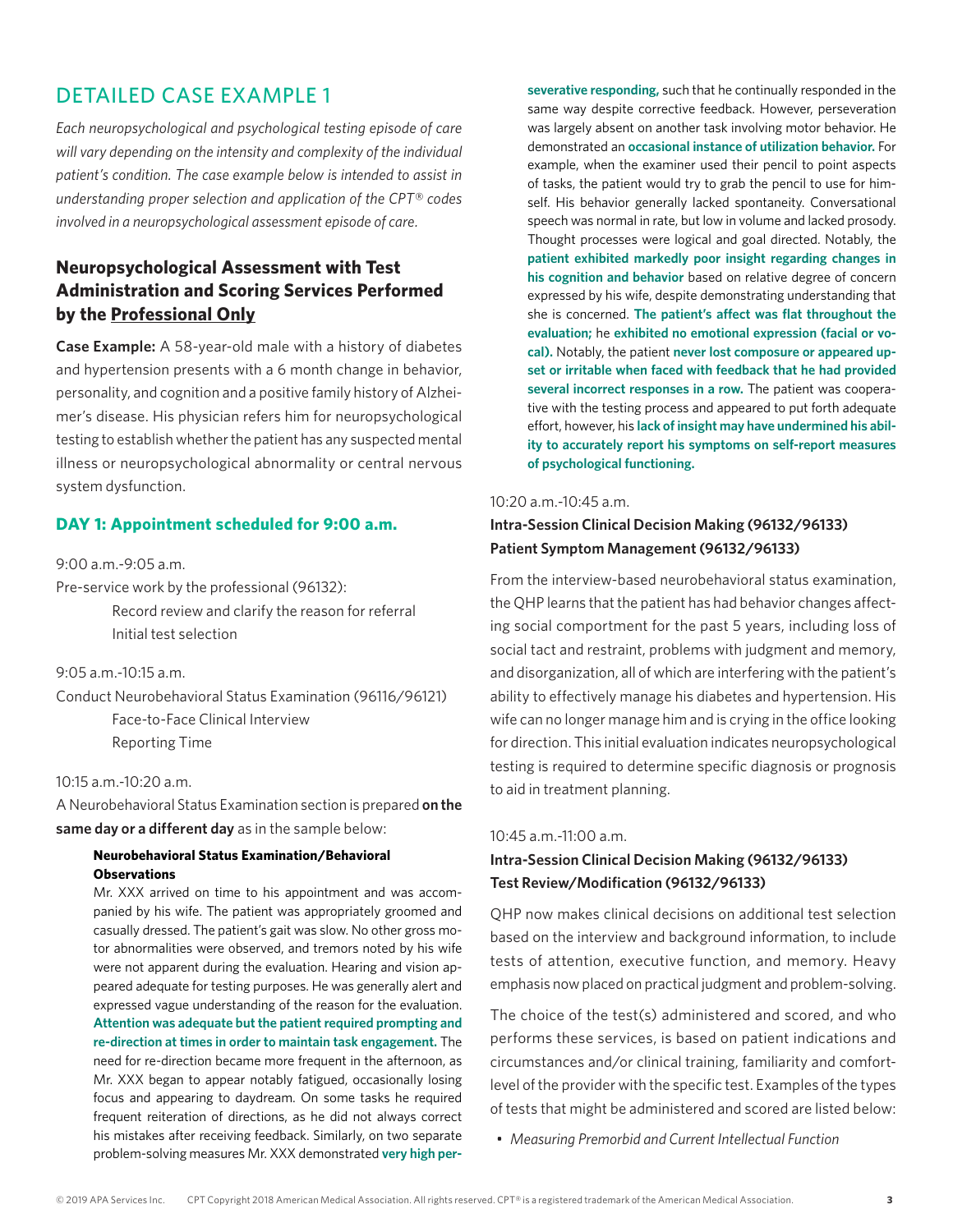- **›** *Wechsler Test of Premorbid Function*
- **›** *Wechsler Abbreviated Scale of Intelligence*
- *Executive Function Measures*
	- **›** *Wisconsin Card Sorting Test*
	- **›** *Test of Practical Judgment*
- *Memory Measures*
	- **›** *Brief Visuospatial Memory Test*
	- **›** *California Verbal Learning Test*
- *Attention/Processing Speed Measures*
	- **›** *Trail Making Test (A and B)*
	- **›** *Stroop Color and Word Test*
	- **›** *Measuring Visual-Spatial Abilities*
	- **›** *Rey Complex Figure*
- *Language Measures*
	- **›** *Boston Naming Test 2nd Edition*
	- **›** *Verbal Fluency (FAS/Animals)*
- *Neurobehavioral Measures*
	- **›** *Behavior Rating Inventory of Executive Function*
	- **›** *Epworth Sleepiness Scale*
- *Psychosocial Function Measures*
	- **›** *Geriatric Depression Scale*
	- **›** *Independent Living Scale (Health and Safety subtest)*
- *Performance Validity Testing*
	- **›** *Test of Memory Malingering*

#### 11:00 a.m.-11:30 a.m.

**Face-to-Face Test administration of standardized tests of cognitive and emotional functioning by QHP (96136-96137)**

*Note: Code selection for test administration and scoring is determined by who performs the service.*

*When performed by the Professional/QHP, select 96136 (first 30 mins) / 96137 (each additional 30 min increment)*

*When performed by Technician, select 96138 (first 30 mins) / 96139 (each additional 30 min increment)*

11:30 a.m.-1:00 p.m. *Patient given break for lunch*

#### 1:00 p.m.-2:15 p.m.

**Continued face-to-face test administration of standardized tests of cognitive and emotional functioning by QHP (96136-96137)**

On the same day or a different day, the QHP lists the tests administered in a separate section of the report.

#### 2:15 p.m.

The patient complains of fatigue, becomes more agitated and less attentive. With much cognitive effort by the QHP to ensure participation and test completion, the evaluation is completed.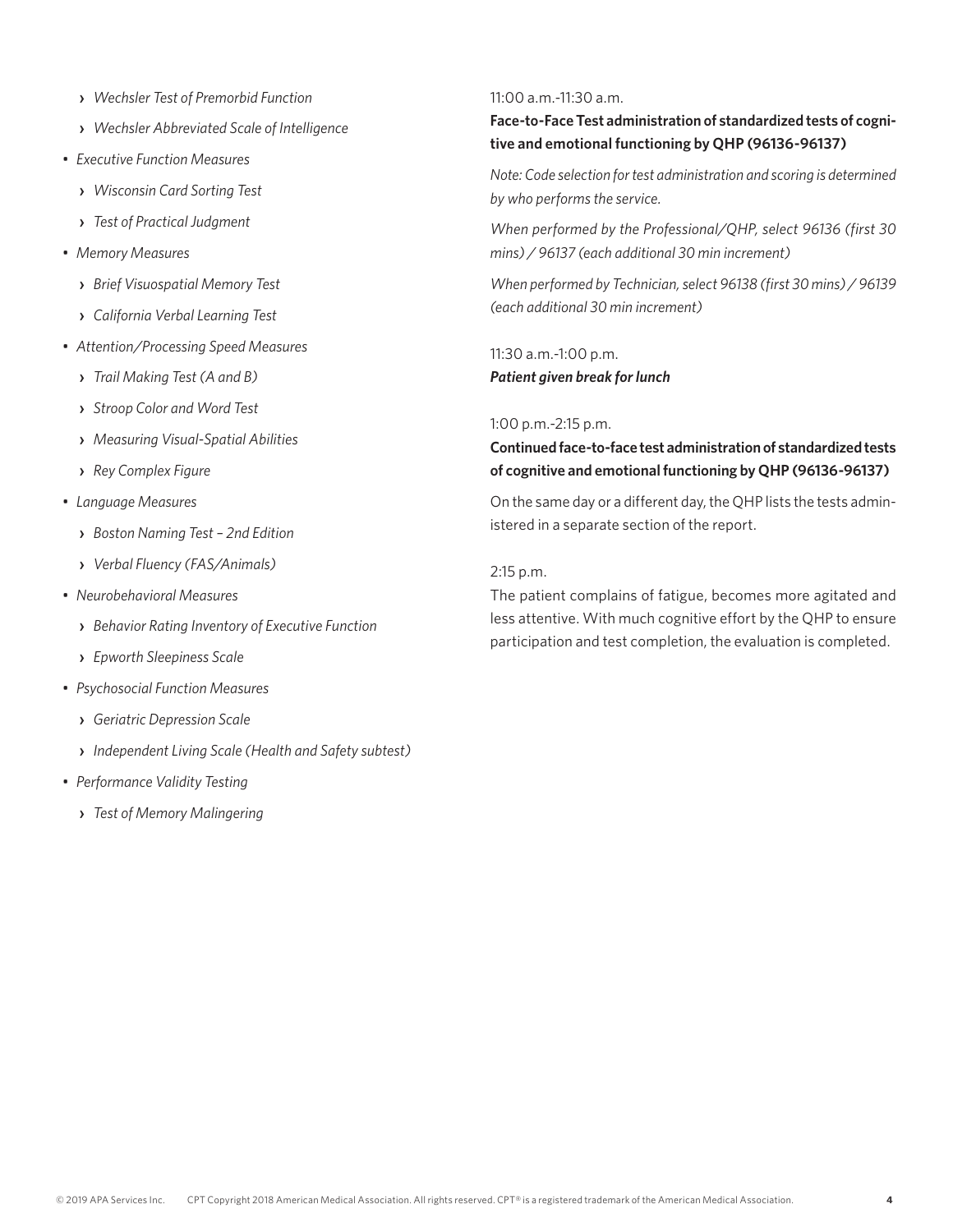#### **DAY 2: Non-Face-to-Face Services**

9:00 a.m.-10:00 a.m.

### **Scoring of Test Battery from Day 1 by Professional (96137)and transfer scores to Data Summary Sheet**

*(Sample detailed data summary sheet below)*

|                                                  | <b>Above Average</b> | <b>Average</b> | Low<br>Average | <b>Borderline</b><br>Impaired | Impaired      |
|--------------------------------------------------|----------------------|----------------|----------------|-------------------------------|---------------|
| <b>Global Cognitive/Intellectual Skills</b>      |                      |                |                |                               |               |
| Full-Scale IQ                                    |                      |                | X              |                               |               |
| Verbal Comprehension Index                       |                      | $\mathsf X$    |                |                               |               |
| Perceptual Reasoning Index                       |                      |                |                | X                             |               |
| Premorbid IQ Estimation                          |                      | $\times$       |                |                               |               |
| <b>Attention/Working Memory/Processing Speed</b> |                      |                |                |                               |               |
| Simple Auditory Attention                        |                      | X              |                |                               |               |
| Speeded Word Reading                             |                      |                |                |                               | X             |
| Speeded Color Naming                             |                      |                |                | X                             |               |
| Visuomotor Sequencing                            |                      | $\mathsf X$    |                |                               |               |
| <b>Executive Functioning</b>                     |                      |                |                |                               |               |
| Deductive Reasoning and Sorting                  |                      |                |                |                               | X             |
| Problem Solving                                  |                      |                |                |                               | X             |
| Motoric/Behavioral Control                       |                      | $\mathsf X$    |                |                               |               |
| Response Inhibition                              |                      |                | X              |                               |               |
| Visuomotor Set-Shifting                          |                      | X              |                |                               |               |
| Language                                         |                      |                |                |                               |               |
| Verbal Reasoning                                 |                      | X              |                |                               |               |
| Vocabulary                                       |                      | $\mathsf X$    |                |                               |               |
| Naming                                           |                      | $\mathsf X$    |                |                               |               |
| Letter Fluency                                   |                      | X              |                |                               |               |
| Category Fluency                                 |                      | X              |                |                               |               |
| <b>Learning / Memory</b>                         |                      |                |                |                               |               |
| Verbal Immediate Recall                          |                      |                |                | X                             |               |
| Verbal Delayed Recall                            |                      |                | X              |                               |               |
| Verbal List Discriminability                     |                      |                |                | X                             |               |
| Visuospatial Figures Immediate Recall            |                      |                |                |                               | X             |
| Visuospatial Figures Delayed Recall              |                      |                |                | X                             |               |
| Visuospatial Figures Discriminability            |                      |                | X              |                               |               |
| <b>Sensory Perceptual and Motor</b>              |                      |                |                |                               |               |
| Motor Dexterity                                  |                      |                | DH             | <b>NDH</b>                    |               |
| <b>Visuospatial Skills</b>                       |                      |                |                |                               |               |
| <b>Block Construction</b>                        |                      |                |                | Χ                             |               |
| Visuospatial Reasoning                           |                      |                | Χ              |                               |               |
| Complex Figure Copy                              |                      |                |                |                               | X             |
| Visuospatial Figures Copy                        |                      |                | X              |                               |               |
| <b>Decision Making and Judgement</b>             |                      |                |                |                               |               |
| Health and Safety Knowledge                      |                      | $\mathsf X$    |                |                               |               |
| Practical Judgement                              |                      |                |                |                               | X             |
| Mood                                             |                      | <b>WNL</b>     | Mild           | <b>Moderate</b>               | <b>Severe</b> |
| Depression                                       |                      | $\mathsf X$    |                |                               |               |
| Anxiety                                          |                      | $\mathsf X$    |                |                               |               |
| Daytime Sleepiness                               |                      | $\mathsf X$    |                |                               |               |

DH = Dominant Hand

NDH = Non-dominant Hand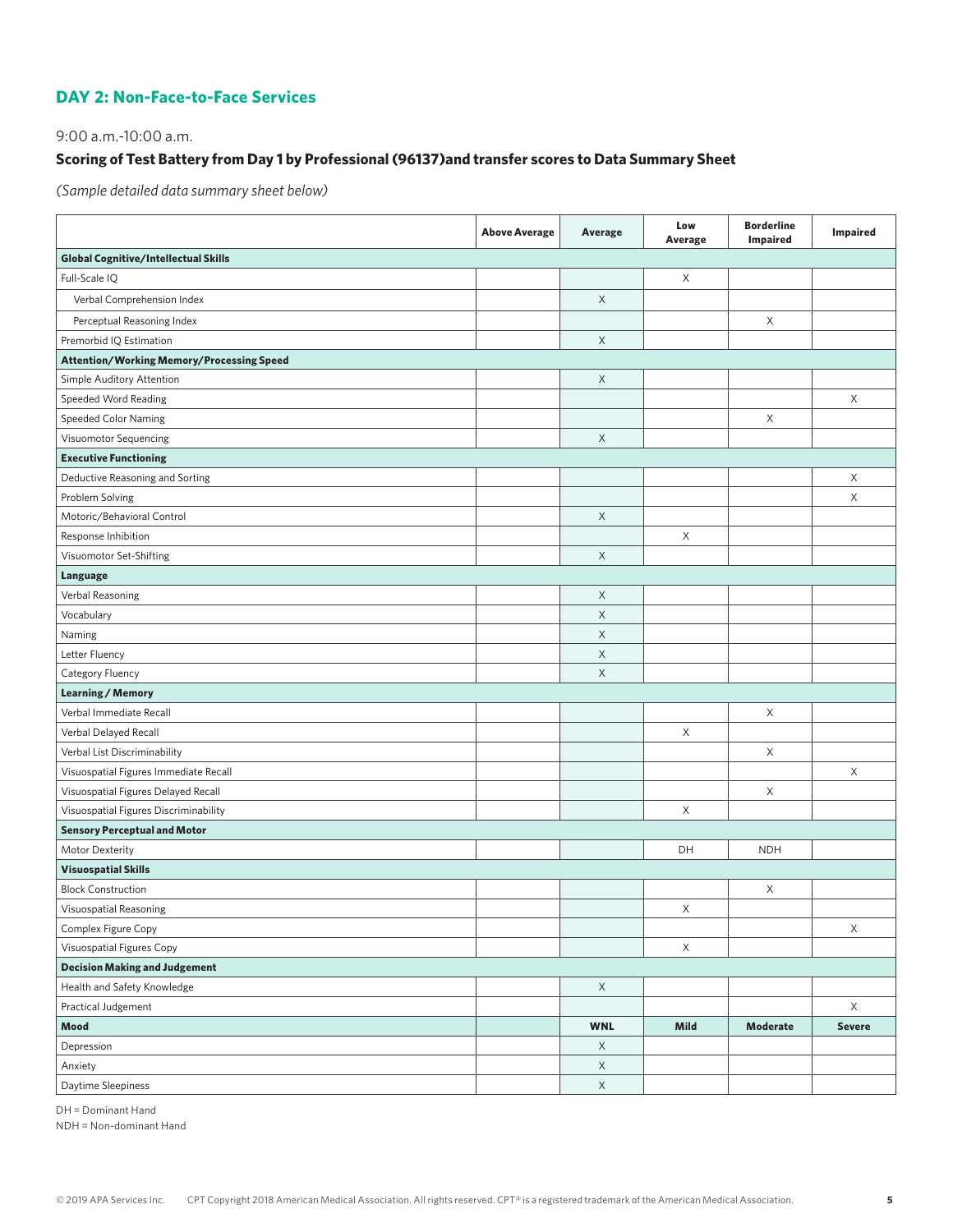#### 10:00 a.m.-12:00 p.m.

#### **Integration/Report Generation (96132/96133)**

Review of records, behavioral observations, information contained in the clinical history and psychometric test results suggest a possible diagnosis of Frontotemporal Dementia, Behavioral Variant.

Integrated reports will consider and document background information as relevant:

#### **Background Information**

*Information in this section was obtained through clinical interview with Mr. XXX and his wife (Mrs. YYY), a review of available medical records and a history questionnaire that Mr. XXX's wife completed.*

Mr. XXX reported his primary concern as being physically "out of shape." Regarding cognitive functioning, Mr. XXX noted no noticeable issues, but identified that his wife is concerned. He **reported his memory as being "good enough," but worse than it used to be**. He **identified greater ease in recalling remote information than more recent information**. Mr. XXX did not report any additional concerns with daily functioning and noted that he has not worked in 5 years. He is still driving. He noted no major changes in his personality but stated that he sometimes is hard on his daughter as he expects things to be "done right."

In a separate interview, Mr. XXX's **wife reported ongoing concerns regarding her husband's memory and executive functioning, which have become worse over the last two years**. She reported that **he has difficulty remembering conversations and people's names**. She also reported **difficulties with executive functioning, involving difficulty with initiation, planning, judgment, and insight. He reportedly benefits from structure and "constant reminders." Changes in his personality were also noted. Mr. XXX's friends have reportedly "pulled away" and he has demonstrated reduced empathy and kindness, especially towards their daughter**. Ms. YYY noted **increased social inappropriateness and decreased attention to personal hygiene**. She reported that he has been **very resistant to medical follow up**. For example, he does not "acknowledge" having hearing difficulties. She reported that **he is able to independently manage his activities of daily living**.

Mr. XXX's **wife started noticing changes in her husband approximately eight years ago, when he demonstrated paranoid ideation and increased suspiciousness of others**, such that he believed others were breaking in and taking things. Mr. XXX reportedly **received a diagnosis of depression with psychosis in 2008, which was treated successfully with medication (Abilify and Effexor). He had no history of psychological/psychiatric disturbance or treatment prior to 2008. Substance use/abuse was denied**. Around this period, Mr. XXX also began having **difficulties with sleep, which have been continually treated with Ambien**. His wife reported that Mr. XXX has **gained weight and is eating more frequently as he "forgets" that he eats**. She reported that **approximately 5 years ago, Mr. XXX was put on medical leave from work to undergo an evaluation. However, he** 

**did not disclose this to his wife, who only became aware after she found him still at home during work hours**. Ultimately, the school "didn't want him back" and he was let go. He did not seek out work at a different school and is now retired.

Mr. XXX's **medical history is significant for high blood pressure and diabetes**, which are treated with losartan and metformin. Mr. XXX's wife also reported that he has "shaky" hands. He underwent **prostate surgery in 2019** and has difficulties with urinary retention. Mr. XXX reported **no history of significant head injury, however he played football in high school and college**. Mr. XXX's wife reported that he **received an MRI of the brain approximately eight years ago, which concluded there was "mass decrease."**

And typically provide an integrated summary of test results and recommendations:

#### **Summary and Conclusions**

Current test results indicate that Mr. XXX is a man **of at least average premorbid intellectual capabilities based on a combination of factors including his word knowledge, educational and occupational attainments (estimated FSIQ=106)**. Current **intellectual evaluation reflects capabilities that are lower (FSIQ = 85), accounted for primarily by increased difficulty performing perceptual–motor problem-solving tasks**. Mr. XXX **displayed significant neuropsychological dysfunction on this evaluation, reflected by impaired performances on measures of executive functioning, memory, and visual spatial abilities**. He evidenced **reduced problem-solving strategies** and had **particular difficulty on tasks that required higher level spatial reasoning**. He was highly perseverative in his responding on certain problem-solving tasks, but when provided with external structure and direction his performance improved substantially. **In contrast to these deficits, Mr. XXX displays intact basic attention, language abilities and retentive memory on two of three measures**. **When presented with more demanding and detailed information to learn**, however, Mr. XXX's **memory capacity declined and retentive memory difficulties were present**. In contrast to these impaired performances, Mr. XXX's **responses to psychological and behavioral questionnaires indicate no complaints of depression, anxiety, or sleep difficulties**. Further, Mr. XXX reports no change in personality, judgment, or executive abilities, while his wife reports dramatic changes in all of these areas.

By history, Mr. XXX has experienced a **change in his behavior and personality dating back to 2008, when he developed neuropsychiatric symptoms for the first time**. **Since then**, Mr. XXX has **undergone gradual and significant deterioration in social functioning, including decreased attention to personal hygiene, loss of social tact and restraint, change in eating predilections, decreased empathy, and loss of drive and initiative that has dramatically affected Mr. XXX's family and placed great tension in his relationships with others**. At this stage, Mr. XXX **appears largely apathetic and disengaged when confronted with descriptions of his behavior**. Likewise, **while he did not perform well, on specific measures of executive function he showed little distress or interest in the integrity of his performance during**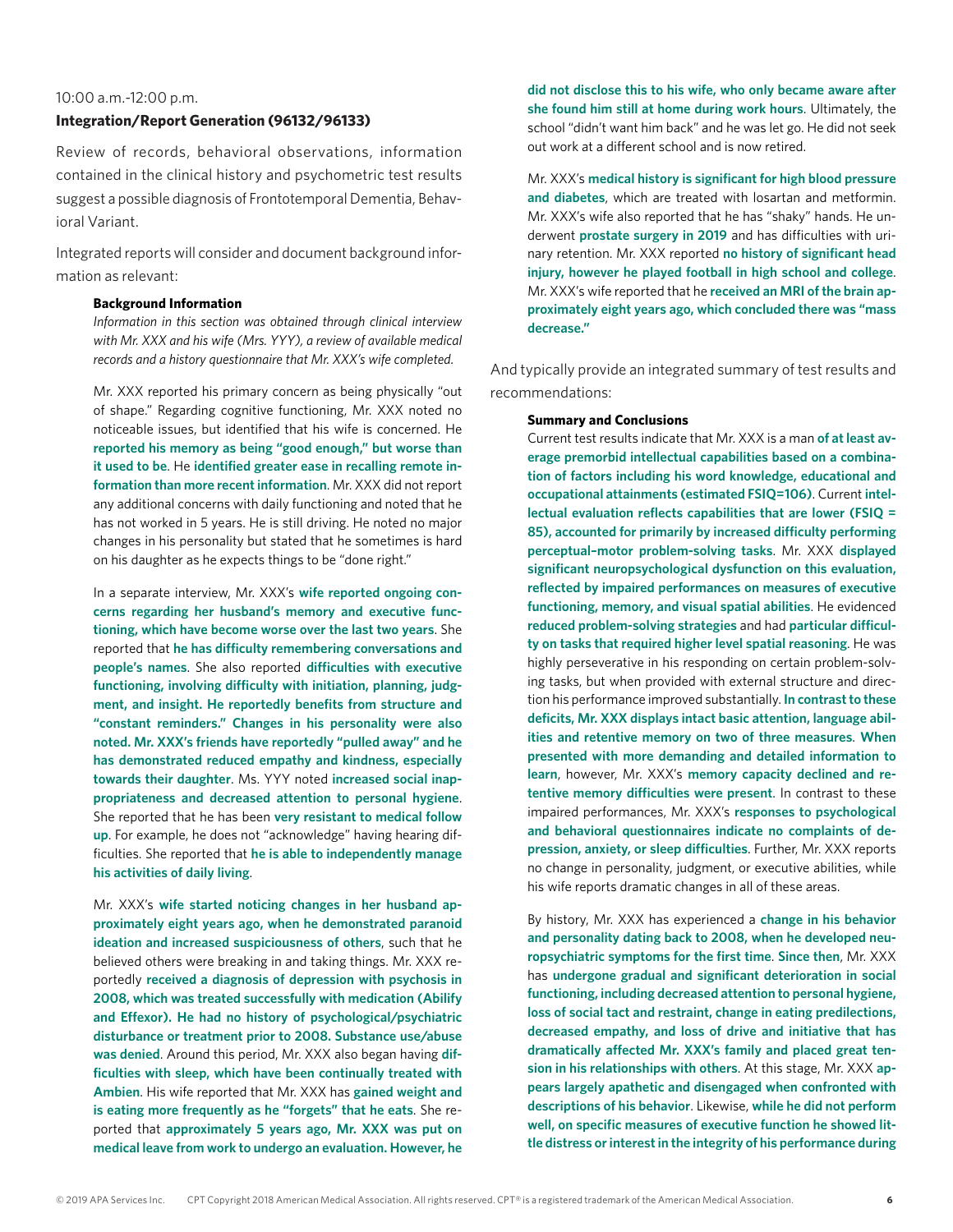**testing**. Considering Mr. XXX's history of educational and occupational success, and the lack any prior psychiatric history, it is apparent that **his current neurobehavioral condition reflects a marked departure from his premorbid status**. He reported no current symptoms of depression or anxiety. Taken together, **the insidious onset of above described behavior changes in conjunction with gradually increasing cognitive impairments in executive functions and memory (although not retentive in nature), are strongly suggestive of frontotemporal dementia, behavioral variant**.

**Additional neurological workup is strongly indicated for diagnosis. Functional imaging and/or nuclear imaging could be informative in further clarifying his current condition which appears to involve frontal systems dysfunction**. At this point, I **recommend that Mr. XXX be referred to the specialists at the ZZZ Hospital, who could provide further diagnostic workup for frontotemporal dementia with access to treatment options and an educational/support network**.

### **DAY 3: Interactive Feedback and Post-Service Activities**

*(Both Face-to-Face and Non-Face-to-Face Services)*

 $9:00 a \, m -10:00 a \, m$ 

#### **Interactive Feedback with the patient and family (96133)**

Explain diagnosis, provide education to the family, help address the emotional responses to very bad news, help explain the next steps in the treatment plan.

10:00 a.m.-10:05 a.m. *Post-service work* by the professional (96133)

Feedback to the referral doctor

Input report in the electronic medical record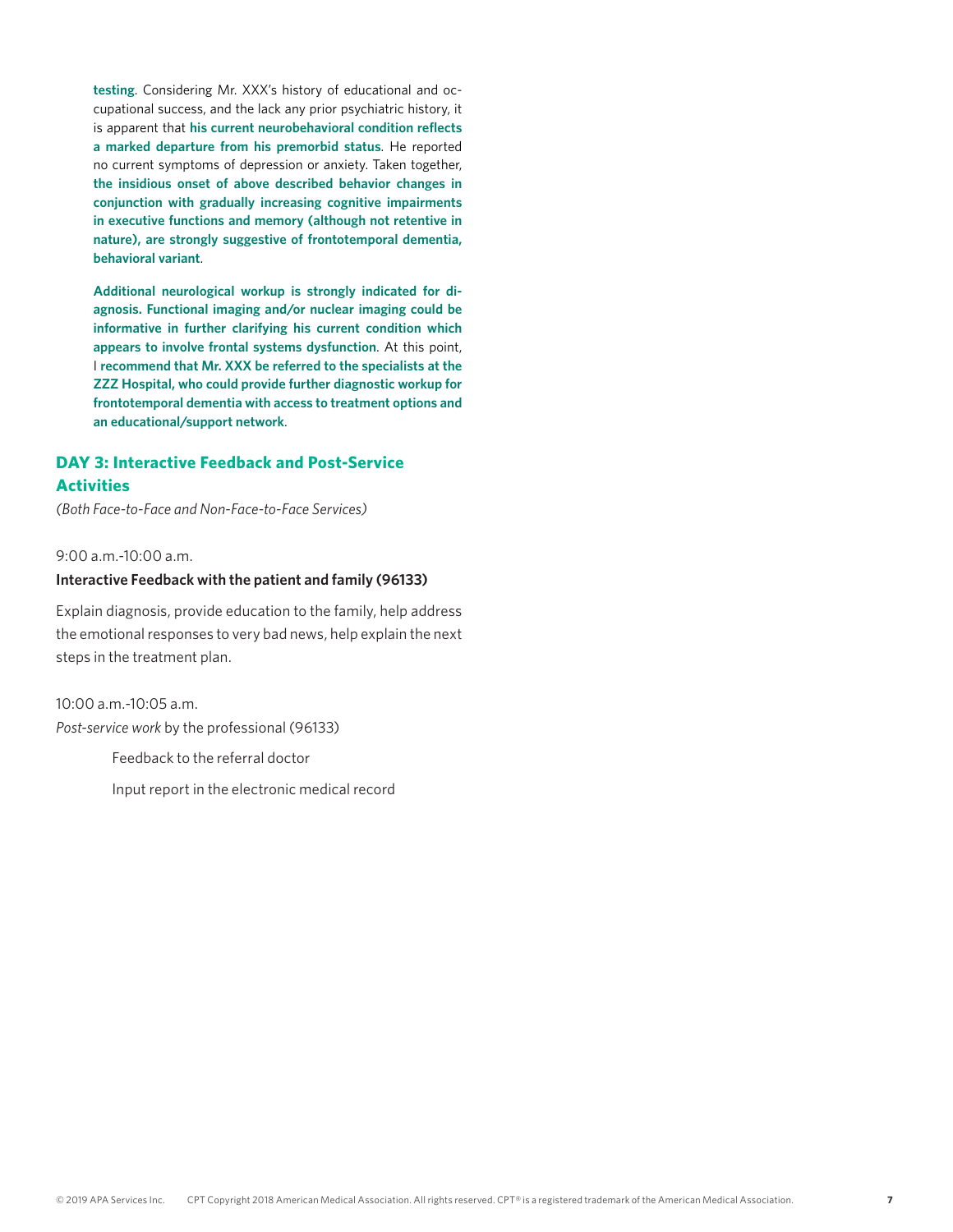Billing/Services Summary

| Neurobehavioral Status Exam <sup>1</sup>                                         |                     | <b>Base: 96116</b>                | Add-on: 96121                  |  |  |
|----------------------------------------------------------------------------------|---------------------|-----------------------------------|--------------------------------|--|--|
|                                                                                  |                     | (1st 60 mins)                     | (each addtl 60 mins)           |  |  |
| Face-to-Face: 9:05 a.m.-10:15 a.m. (DATE DAY 1)                                  |                     | 70 minutes                        |                                |  |  |
| Documentation 10:15 a.m.-10:20 a.m. (DATE DAY 1)                                 |                     | 5 minutes                         |                                |  |  |
|                                                                                  | <b>Total Time:</b>  |                                   | 75 minutes (1 hour 15 minutes) |  |  |
|                                                                                  | <b>Total Units:</b> | 1                                 | $\mathbf 0$                    |  |  |
|                                                                                  |                     |                                   |                                |  |  |
| Neuropsychological Testing Evaluation Services*                                  |                     | <b>Base: 96132</b>                | Add-on: 96133                  |  |  |
|                                                                                  |                     | (1st 60 mins)                     | (each addtl 60 mins)           |  |  |
| Record Review and Clarify Referral Question 9-9:05 a.m. (DATE DAY 1)             |                     |                                   | 5 minutes                      |  |  |
| Intra-Session Clinical Decision Making 10:20-10:30 a.m. (DATE DAY 1)             | 10 minutes          |                                   |                                |  |  |
| Patient Symptom Management 10:30-10:45 a.m. (DATE DAY 1)                         | 15 minutes          |                                   |                                |  |  |
| Clinical Decision Making/Battery Modification 10:45 a.m.-11:00 a.m. (DATE DAY 1) |                     | 15 minutes                        |                                |  |  |
| Integration/Report Generation 10 a.m.-12 p.m. (DATE DAY 2)                       |                     | 120 minutes                       |                                |  |  |
| Interactive Feedback Session 9 a.m.-10 a.m. (DATE DAY 3)                         |                     | 60 minutes                        |                                |  |  |
| Post-Service Work 10 a.m.-10:05 a.m. (DATE DAY 3)                                |                     |                                   | 5 minutes                      |  |  |
|                                                                                  | <b>Total Time:</b>  | 230 minutes (3 hours 50 minutes)  |                                |  |  |
|                                                                                  | <b>Total Units:</b> | 1                                 | 3                              |  |  |
|                                                                                  |                     |                                   |                                |  |  |
| <b>Test Administration and Scoring by Neuropsychologist</b>                      |                     | <b>Base: 96136</b>                | Add-on: 96137                  |  |  |
|                                                                                  |                     | (1st 30 mins)                     | (each addtl 30 mins)           |  |  |
| Test Administration (Face-to-Face) 11 a.m.-11:30 p.m., 1-2:15 p.m. (DATE DAY 1)  |                     | 135 minutes                       |                                |  |  |
| Scoring (Non-Face-to-Face) 9 a.m.-10 a.m. (DATE DAY 2)*                          |                     | 60 minutes                        |                                |  |  |
|                                                                                  | <b>Total Time:</b>  | 195 minutes (3 hours, 15 minutes) |                                |  |  |
|                                                                                  | <b>Total Units:</b> | 1                                 | 5                              |  |  |
|                                                                                  |                     |                                   |                                |  |  |
| <b>Diagnosis(es):</b> G31.09 Frontotemporal Dementia                             |                     |                                   |                                |  |  |

*Note: For Psychological Assessment, Neurobehavioral Status Exam (CPT® codes 96116/96112)*^ *would be replaced with 90791, Psychiatric diagnostic evaluation and Neuropsychological Evaluation Service (codes 96132/96133)*\* *would be replaced with 96130/96131 Psychological Evaluation Services*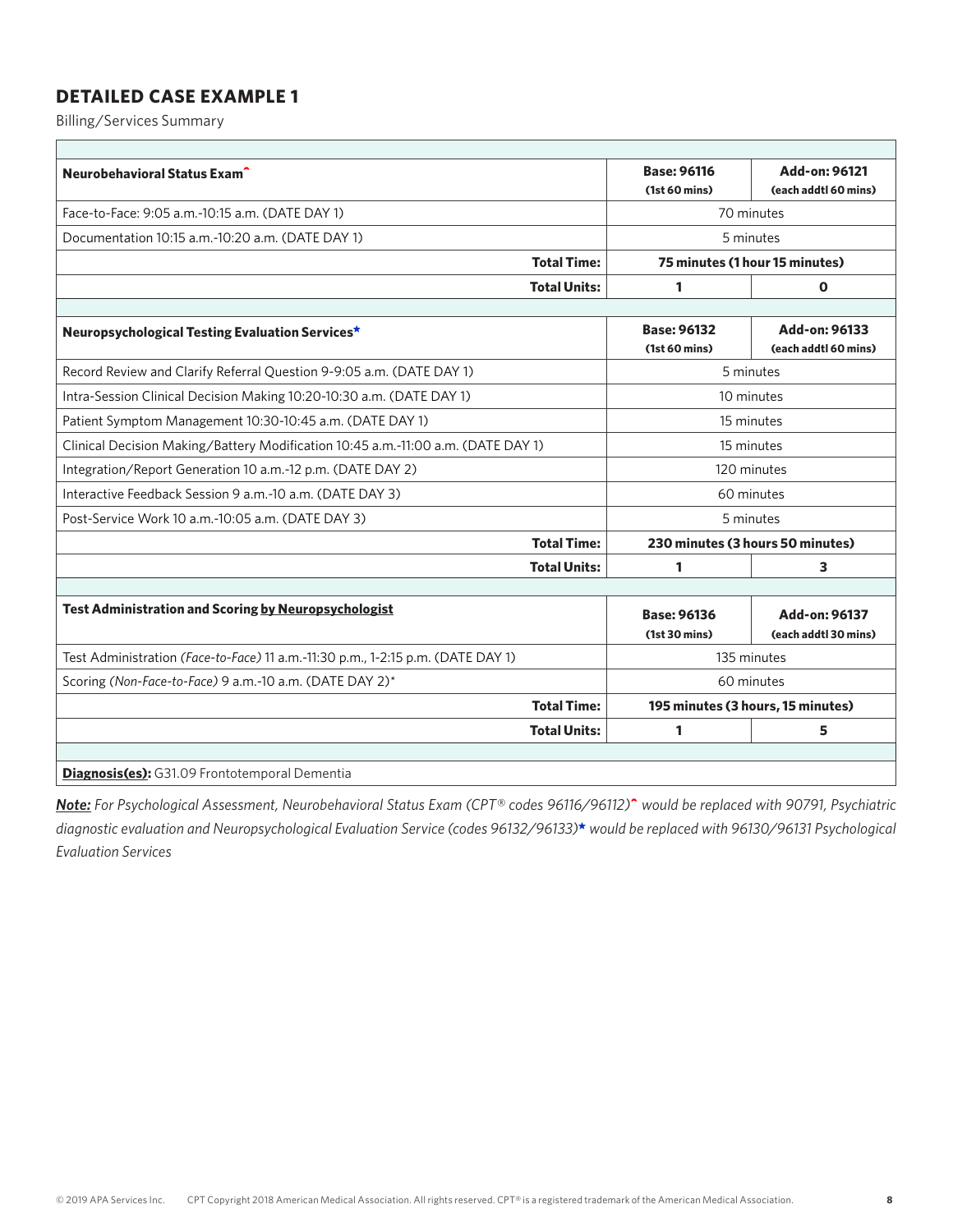*Each neuropsychological and psychological testing episode of care will vary depending on the intensity and complexity of the individual patient's condition. The case example below is intended to assist in understanding proper selection and application of the CPT® codes involved in a neuropsychological assessment episode of care.*

### **Neuropsychological Assessment with Professional and Technician Performing Test Administration and Scoring Services**

**Case Example:** A 58-year-old male with a history of diabetes and hypertension presents with a 6 month change in behavior, personality, and cognition and a positive family history of Alzheimer's disease. His physician refers him for neuropsychological testing to establish whether the patient has any suspected mental illness or neuropsychological abnormality or central nervous system dysfunction.

#### **DAY 1: Appointment scheduled for 9:00a.m.**

9:00 a.m.-9:05 a.m.

Preservice work by the professional (96132):

Record review and clarify the reason for referral Initial test selection

9:05 a.m.-10:15 a.m.

Conduct Neurobehavioral Status Examination (96116/96121) Face-to-Face Clinical Interview Reporting Time

#### 10:15 a.m.-10:20 a.m.

A Neurobehavioral Status Examination section is prepared **on the same day or a different day** as in the sample below:

#### **Neurobehavioral Status Examination/Behavioral Observations**

Mr. XXX arrived on time to his appointment and was accompanied by his wife. The patient was appropriately groomed and casually dressed. The patient's gait was slow. No other gross motor abnormalities were observed, and tremors noted by his wife were not apparent during the evaluation. Hearing and vision appeared adequate for testing purposes. He was generally alert and expressed vague understanding of the reason for the evaluation. **Attention was adequate but the patient required prompting and re-direction at times in order to maintain task engagement. The need for re-direction became more frequent in the afternoon**, as Mr. XXX began to appear notably fatigued, occasionally losing focus and appearing to daydream. On some tasks he required frequent reiteration of directions, as he did not always correct his mistakes

after receiving feedback. Similarly, on two separate problem-solving measures Mr. XXX demonstrated **very high perseverative responding**, such that he continually responded in the same way despite corrective feedback. However, perseveration was largely absent on another task involving motor behavior. He demonstrated an **occasional instance of utilization behavior**. For example, when the examiner used their pencil to point aspects of tasks, the patient would try to grab the pencil to use for himself. His behavior generally lacked spontaneity. Conversational speech was normal in rate, but low in volume and lacked prosody. Thought processes were logical and goal directed. Notably, the **patient exhibited markedly poor insight regarding changes in his cognition and behavior** based on relative degree of concern expressed by his wife, despite demonstrating understanding that she is concerned. **The patient's affect was flat throughout the evaluation**; he **exhibited no emotional expression (facial or vocal)**. Notably, the patient **never lost composure or appeared upset or irritable when faced with feedback that he had provided several incorrect responses in a row**. The patient was cooperative with the testing process and appeared to put forth adequate effort, however, his **lack of insight may have undermined his ability to accurately report his symptoms on self-report measures of psychological functioning**.

#### 10:20 a.m.-10:45 a.m.

### **Intra-Session Clinical Decision Making (96132/96133) Patient Symptom Management (96132/96133)**

From the interview-based neurobehavioral status examination, the QHP learns that the patient has had behavior changes affecting social comportment for the past 5 years, including loss of social tact and restraint, problems with judgment and memory, and disorganization, all of which are interfering with the patient's ability to effectively manage his diabetes and hypertension. His wife can no longer manage him and is crying in the office looking for direction. This initial evaluation indicates neuropsychological testing is required to determine specific diagnosis or prognosis to aid in treatment planning.

#### 10:45 a.m.-10:55 a.m.

### **Intra Session Clinical Decision Making (96132/96133) Test Review/Modification (96132/96133)**

QHP now makes clinical decisions on additional test selection based on the interview and background information, to include tests of attention, executive function, and memory. Heavy emphasis now placed on practical judgment and problem-solving.

The choice of the test(s) administered and scored, and who performs these services, is based on patient indications and circumstances and/or clinical training, familiarity and comfortlevel of the provider with the specific test. Examples of the types of tests that might be administered and scored are listed below: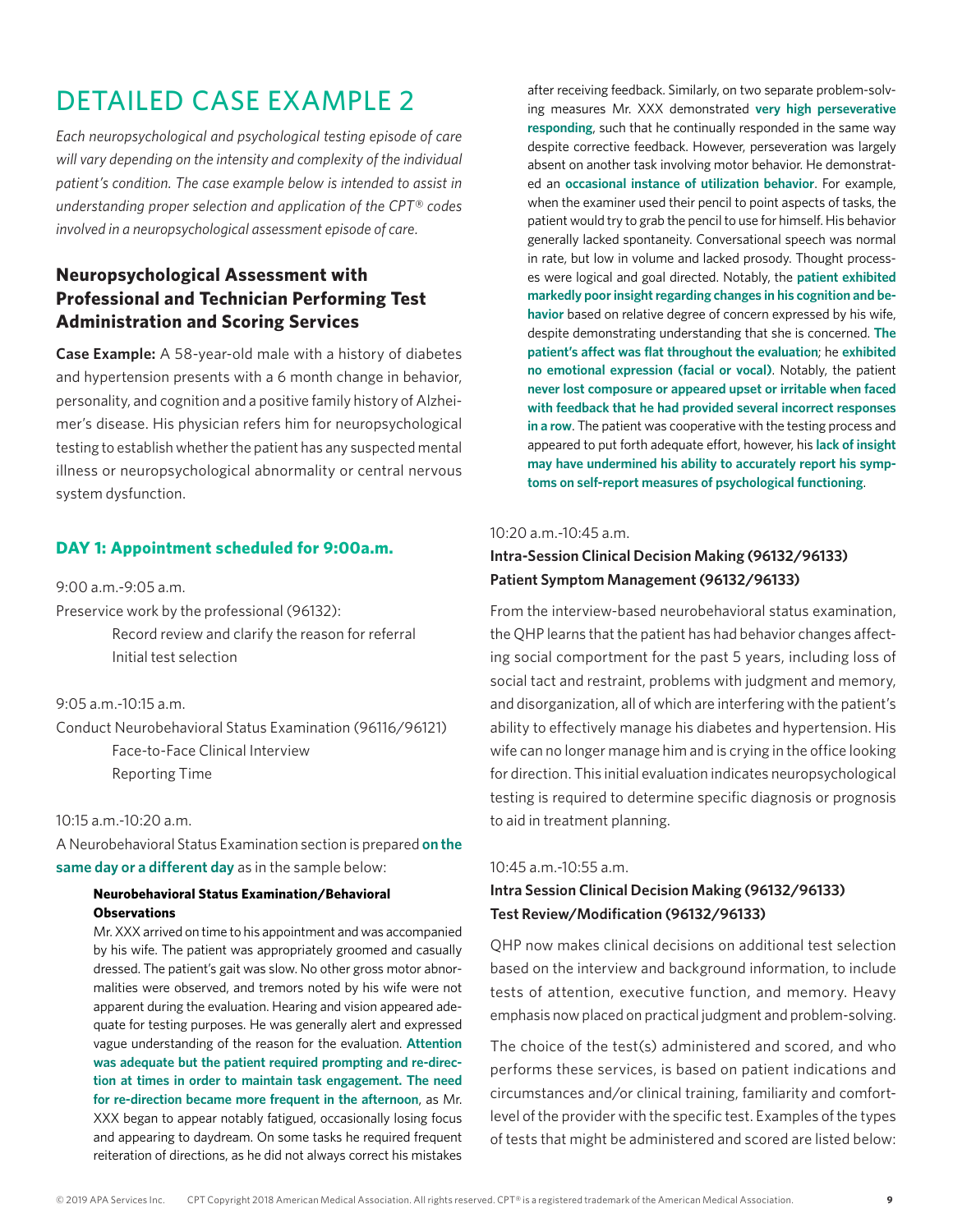- *Measuring Premorbid and Current Intellectual Function*
	- **›** *Wechsler Test of Premorbid Function*
	- **›** *Wechsler Abbreviated Scale of Intelligence*
- *Executive Function Measures*
	- **›** *Wisconsin Card Sorting Test*
	- **›** *Test of Practical Judgment*
- *Memory Measures*
	- **›** *Brief Visuospatial Memory Test*
	- **›** *California Verbal Learning Test*
- *Attention/Processing Speed Measures*
	- **›** *Trail Making Test (A and B)*
	- **›** *Stroop Color and Word Test*
- *Measuring Visual-Spatial Abilities*
	- **›** *Rey Complex Figure*
- *Language Measures*
	- **›** *Boston Naming Test 2nd Edition*
	- **›** *Verbal Fluency (FAS/Animals)*
- *Neurobehavioral Measures*
	- **›** *Behavior Rating Inventory of Executive Function*
	- **›** *Epworth Sleepiness Scale*
- *Psychosocial Function Measures*
	- **›** *Geriatric Depression Scale*
	- **›** *Independent Living Scale (Health and Safety subtest)*
- *Performance Validity Testing*
	- **›** *Test of Memory Malingering*

#### 10:55 a.m.-11:25 a.m.

QHP administers a series of standardized tests of cognitive and emotional function

#### *Test Administration by QHP (96136-96137)*

*Note: Code selection for test administration and scoring is determined by who performs the service.*

*When performed by the Professional, select 96136 (first 30 mins) / 96137 (each additional 30 min increment)*

*When performed by Technician, select 96138 (first 30 mins) / 96139 (each additional 30 min increment)*

### 11:25 a.m.-1:00 p.m. *Patient given break for lunch*

#### 1:00 p.m.-1:10 p.m.

### **Intra-Session Clinical Decision Making (96132/96133) Test Review/Modification (96132/96133)**

QHP meets with the technician to review morning tests and behavioral observations. In this case, the QHP then communicates new clinical decisions on additional test selection based on how the patient is performing on tests of memory and problem-solving.

#### 1:10 p.m.-2:10 p.m.

#### **Test Administration and Scoring by Technician (96138-96139)**

QHP directs and supervises the continued administration and scoring of a battery of standardized tests by the test technician.

#### 2:10-2:20 p.m.

### **Intra Session Clinical decision making (96132/96133) Test Review/Modification (96132/96133)**

QHP again meets with the technician to review progress and test performance, behavioral observations and make final test choice modifications. In this case, the QHP decides that additional tests evaluating practical judgment and knowledge of correct health and safety practices would be required based on poor performance on executive function measures and the fact that the patient is home alone much of the day.

#### 2:20-3:20 p.m.

#### **Test Administration and Scoring by Technician (96138-96139)**

QHP directs and supervises the continued administration and scoring of a battery of standardized tests by the test technician.

On the same day or a different day, the QHP lists the tests administered by technician and QHP **in separate sections** of the report, and time is reported separately in the scoring grid at the end of the report.

#### 3:20 p.m.

The patient complains of fatigue, becomes more agitated and less attentive. With much cognitive effort by the QHP to ensure participation and test completion, the evaluation is completed.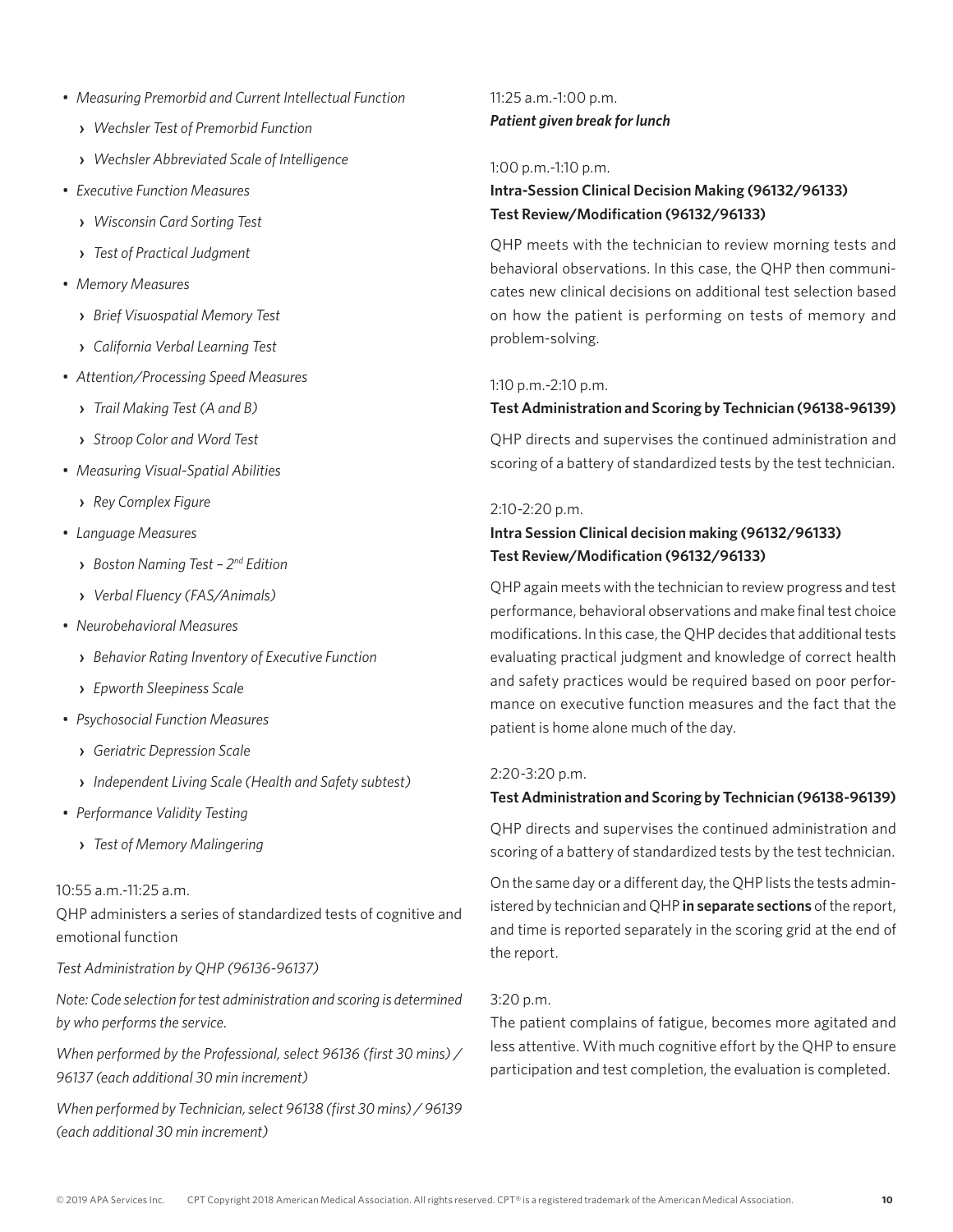#### **DAY 2: Non-Face-to-Face Services**

9:00 a.m.-10:00 a.m.

### **Scoring of Entire Test Battery from Day 1 by Technician (96139)**

### **Transfer scores to Data Summary Sheet**

*(Sample detailed data summary sheet below)*

|                                                  | Above<br>Average | Average     | Low<br><b>Average</b> | <b>Borderline</b><br>Impaired | <b>Impaired</b> |
|--------------------------------------------------|------------------|-------------|-----------------------|-------------------------------|-----------------|
| <b>Global Cognitive/Intellectual Skills</b>      |                  |             |                       |                               |                 |
| Full-Scale IQ                                    |                  |             | X                     |                               |                 |
| Verbal Comprehension Index                       |                  | X           |                       |                               |                 |
| Perceptual Reasoning Index                       |                  |             |                       | X                             |                 |
| Premorbid IQ Estimation                          |                  | X           |                       |                               |                 |
| <b>Attention/Working Memory/Processing Speed</b> |                  |             |                       |                               |                 |
| Simple Auditory Attention                        |                  | $\mathsf X$ |                       |                               |                 |
| Speeded Word Reading                             |                  |             |                       |                               | X               |
| <b>Speeded Color Naming</b>                      |                  |             |                       | X                             |                 |
| Visuomotor Sequencing                            |                  | X           |                       |                               |                 |
| <b>Executive Functioning</b>                     |                  |             |                       |                               |                 |
| Deductive Reasoning and Sorting                  |                  |             |                       |                               | X               |
| Problem Solving                                  |                  |             |                       |                               | X               |
| Motoric/Behavioral Control                       |                  | X           |                       |                               |                 |
| Response Inhibition                              |                  |             | X                     |                               |                 |
| Visuomotor Set-Shifting                          |                  | X           |                       |                               |                 |
| Language                                         |                  |             |                       |                               |                 |
| Verbal Reasoning                                 |                  | X           |                       |                               |                 |
| Vocabulary                                       |                  | X           |                       |                               |                 |
| Naming                                           |                  | X           |                       |                               |                 |
| Letter Fluency                                   |                  | X           |                       |                               |                 |
| Category Fluency                                 |                  | X           |                       |                               |                 |
| <b>Learning / Memory</b>                         |                  |             |                       |                               |                 |
| Verbal Immediate Recall                          |                  |             |                       | X                             |                 |
| Verbal Delayed Recall                            |                  |             | $\mathsf X$           |                               |                 |
| Verbal List Discriminability                     |                  |             |                       | X                             |                 |
| Visuospatial Figures Immediate Recall            |                  |             |                       |                               | X               |
| Visuospatial Figures Delayed Recall              |                  |             |                       | X                             |                 |
| Visuospatial Figures Discriminability            |                  |             | X                     |                               |                 |
| <b>Sensory Perceptual and Motor</b>              |                  |             |                       |                               |                 |
| Motor Dexterity                                  |                  |             | DH                    | <b>NDH</b>                    |                 |
| <b>Visuospatial Skills</b>                       |                  |             |                       |                               |                 |
| <b>Block Construction</b>                        |                  |             |                       | X                             |                 |
| Visuospatial Reasoning                           |                  |             | X                     |                               |                 |
| Complex Figure Copy                              |                  |             |                       |                               | $\mathsf X$     |
| Visuospatial Figures Copy                        |                  |             | $\mathsf X$           |                               |                 |
| <b>Decision Making and Judgement</b>             |                  |             |                       |                               |                 |
| Health and Safety Knowledge                      |                  | $\mathsf X$ |                       |                               |                 |
| Practical Judgement                              |                  |             |                       |                               | $\mathsf X$     |
| Mood                                             |                  | <b>WNL</b>  | Mild                  | Moderate                      | Severe          |
| Depression                                       |                  | X           |                       |                               |                 |
| Anxiety                                          |                  | $\times$    |                       |                               |                 |
| Daytime Sleepiness                               |                  | $\mathsf X$ |                       |                               |                 |

DH = Dominant Hand

NDH = Non-dominant Hand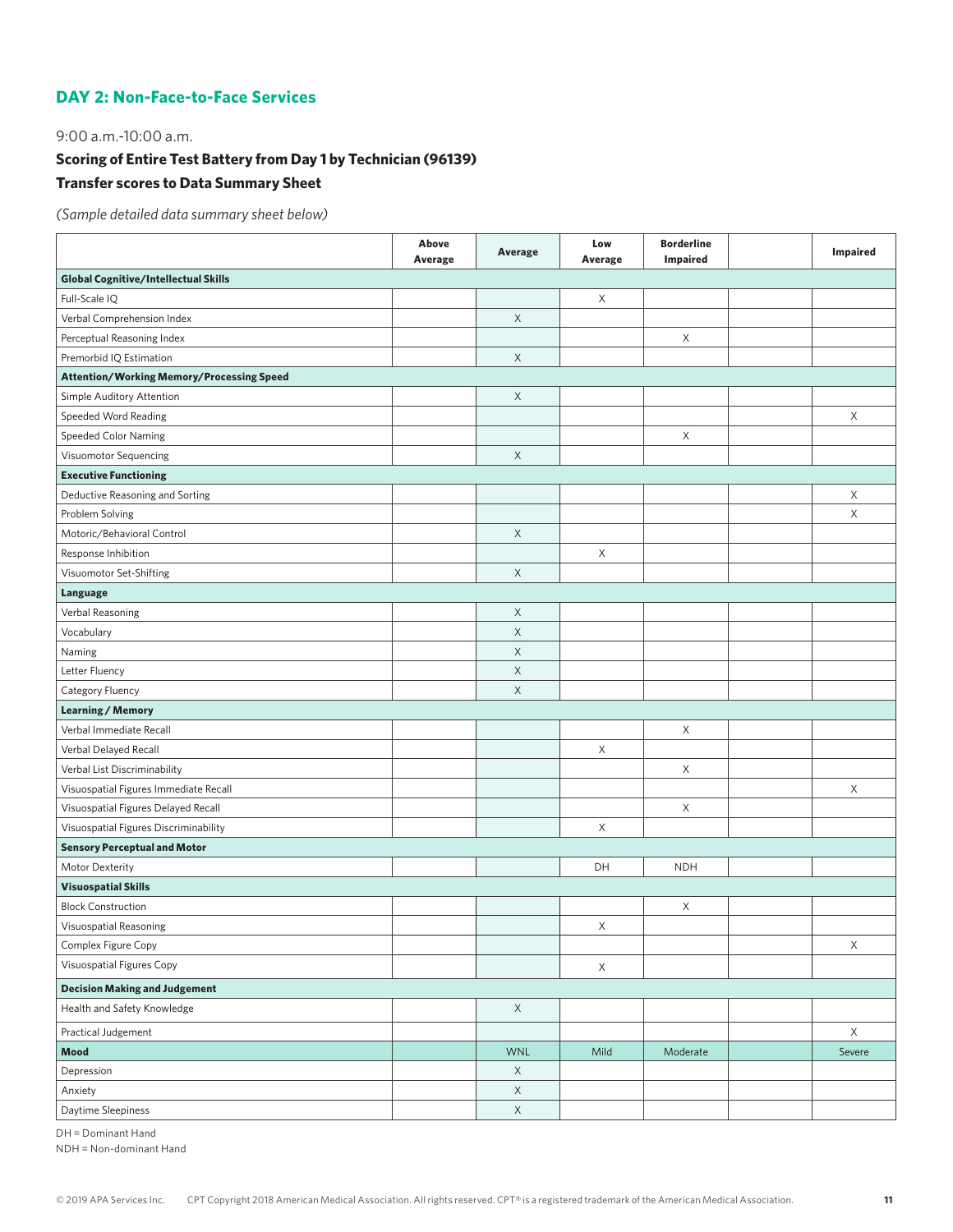#### 10:00 a.m.-12:00 p.m.

#### **Integration/Report Generation (96132/96133)**

Review of records, behavioral observations, information contained in the clinical history and psychometric test results suggest a possible diagnosis of Frontotemporal Dementia, Behavioral Variant.

Integrated reports will consider and document background information as relevant:

#### **Background Information**

*Information in this section was obtained through clinical interview with Mr. XXX and his wife (Mrs. YYY), a review of available medical records and a history questionnaire that Mr. XXX's wife completed.*

Mr. XXX reported his primary concern as being physically "out of shape." Regarding cognitive functioning, Mr. XXX noted no noticeable issues, but identified that his wife is concerned. He **reported his memory as being "good enough," but worse than it used to be**. He **identified greater ease in recalling remote information than more recent information**. Mr. XXX did not report any additional concerns with daily functioning and noted that he has not worked in 5 years. He is still driving. He not-ed no major changes in his personality but stated that he sometimes is hard on his daughter as he expects things to be "done right."

In a separate interview, Mr. XXX's **wife reported ongoing concerns regarding her husband's memory and executive functioning, which have become worse over the last two years**. She reported that **he has difficulty remembering conversations and people's names**. She also reported **difficulties with executive functioning, involving difficulty with initiation, planning, judgment, and insight. He reportedly benefits from structure and "constant reminders." Changes in his personality were also noted. Mr. XXX's friends have reportedly "pulled away" and he has demonstrated reduced empathy and kindness, especially towards their daughter**. Ms. YYY noted **increased social inappropriateness and decreased attention to personal hygiene**. She reported that he has been **very resistant to medical follow up**. For example, he does not "acknowledge" having hearing difficulties. She reported that **he is able to independently manage his activities of daily living**.

Mr. XXX's **wife started noticing changes in her husband approximately eight years ago, when he demonstrated paranoid ideation and increased suspiciousness of others**, such that he believed others were breaking in and taking things. Mr. XXX reportedly **received a diagnosis of depression with psychosis in 2008, which was treated successfully with medication (Abilify and Effexor). He had no history of psychological/psychiatric disturbance or treatment prior to 2008. Substance use/abuse was denied**. Around this period, Mr. XXX also began having **difficulties with sleep, which have been continually treated with Ambien**. His wife reported that Mr. XXX has **gained weight and is eating more frequently as he "forgets" that he eats**. She reported that **approximately 5 years ago, Mr. XXX was put on medical leave from work to undergo an evaluation. However, he** 

**did not disclose this to his wife, who only became aware after she found him still at home during work hours**. Ultimately, the school "didn't want him back" and he was let go. He did not seek out work at a different school and is now retired.

Mr. XXX's **medical history is significant for high blood pressure and diabetes**, which are treated with losartan and metformin. Mr. XXX's wife also reported that he has "shaky" hands. He underwent **prostate surgery in 2019** and has difficulties with urinary retention. Mr. XXX reported **no history of significant head injury, however he played football in high school and college**. Mr. XXX's wife reported that he **received an MRI of the brain approximately eight years ago, which concluded there was "mass decrease."**

And typically provide an integrated summary of test results and recommendations:

#### **Summary and Conclusions**

Current test results indicate that Mr. XXX is a man **of at least average premorbid intellectual capabilities based on a combination of factors including his word knowledge, educational and occupational attainments (estimated FSIQ=106)**. Current **intellectual evaluation reflects capabilities that are lower (FSIQ = 85), accounted for primarily by increased difficulty performing perceptual–motor problem-solving tasks**. Mr. XXX **displayed significant neuropsychological dysfunction on this evaluation, reflected by impaired performances on measures of executive functioning, memory, and visual spatial abilities**. He evidenced **reduced problem-solving strategies** and had **particular difficulty on tasks that required higher level spatial reasoning**. He was highly perseverative in his responding on certain problem-solving tasks, but when provided with external structure and direction his performance improved substantially. **In contrast to these deficits, Mr. XXX displays intact basic attention, language abilities and retentive memory on two of three measures**. **When presented with more demanding and detailed information to learn**, however, Mr. XXX's **memory capacity declined and retentive memory difficulties were present**. In contrast to these impaired performances, Mr. XXX's **responses to psychological and behavioral questionnaires indicate no complaints of depression, anxiety, or sleep difficulties**. Further, Mr. XXX reports no change in personality, judgment, or executive abilities, while his wife reports dramatic changes in all of these areas.

By history, Mr. XXX has experienced a **change in his behavior and personality dating back to 2008, when he developed neuropsychiatric symptoms for the first time**. **Since then**, Mr. XXX has **undergone gradual and significant deterioration in social functioning, including decreased attention to personal hygiene, loss of social tact and restraint, change in eating predilections, decreased empathy, and loss of drive and initiative that has dramatically affected Mr. XXX's family and placed great tension in his relationships with others**. At this stage, Mr. XXX **appears largely apathetic and disengaged when confronted with descriptions of his behavior**. Likewise, **while he did not perform well, on specific measures of executive function he showed little distress or interest in the integrity of his performance during testing**. Considering Mr. XXX's history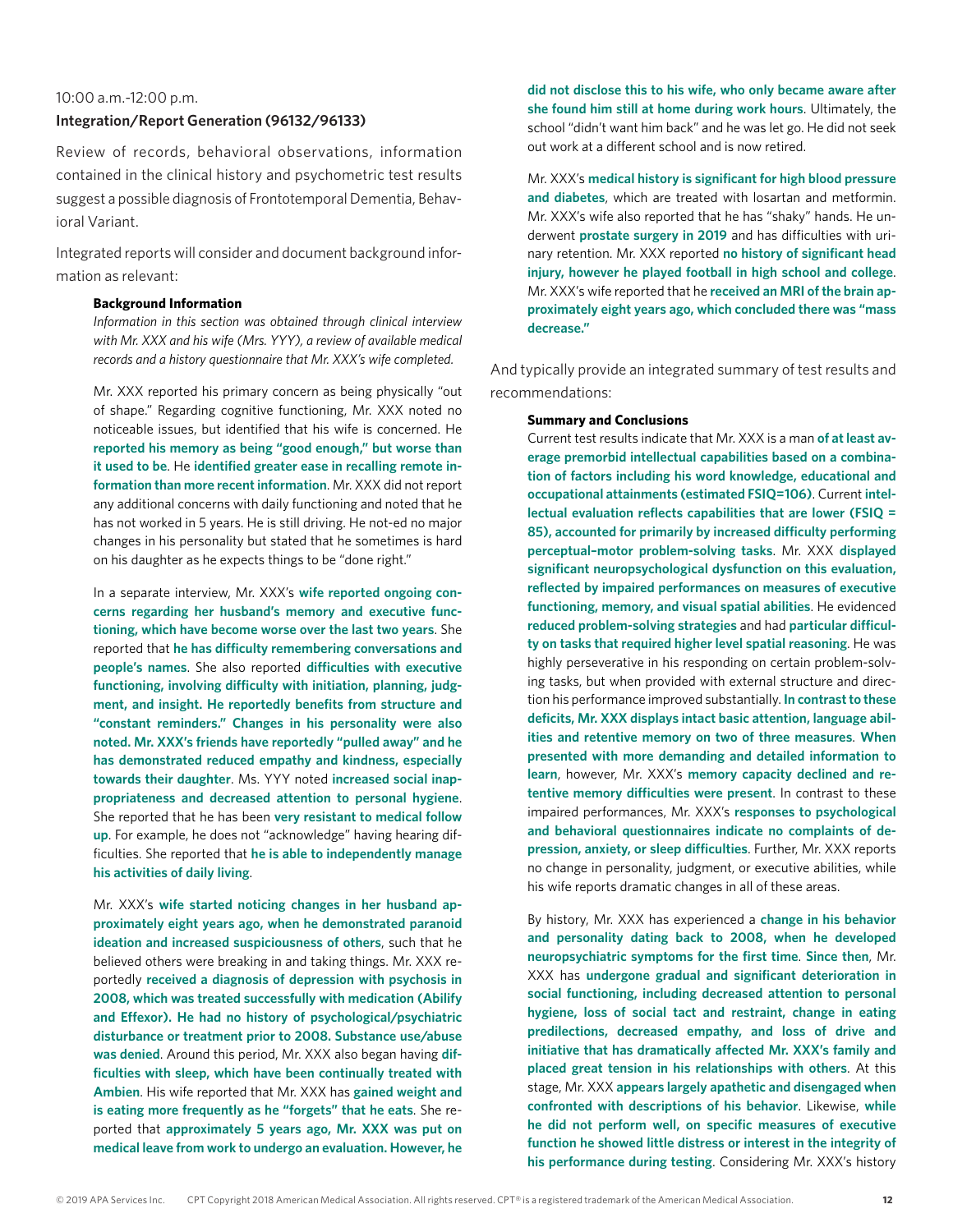of educational and occupational success, and the lack any prior psychiatric history, it is apparent that **his current neurobehavioral condition reflects a marked departure from his premorbid status**. He reported no current symptoms of depression or anxiety. Taken together, **the insidious onset of above described behavior changes in conjunction with gradually increasing cognitive impairments in executive functions and memory (although not retentive in nature), are strongly suggestive of frontotemporal dementia, behavioral variant**.

**Additional neurological workup is strongly indicated for diagnosis. Functional imaging and/or nuclear imaging could be informative in further clarifying his current condition which appears to involve frontal systems dysfunction**. At this point, I **recommend that Mr. XXX be referred to the specialists at the ZZZ Hospital, who could provide further diagnostic workup for frontotemporal dementia with access to treatment options and an educational/support network**.

### **DAY 3: Interactive Feedback and Post-Service Activities**

*(Both Face-to-Face and Non-Face-to-Face Services)*

9:00 a.m.-10:00 a.m.

#### **Interactive Feedback with the patient and family (96133)**

Explain diagnosis, provide education to the family, help address the emotional responses to very bad news, help explain the next steps in the treatment plan.

10:00 a.m.-10:05 a.m. *Post-service work* by the professional (96133) Feedback to the referral doctor Input report in the electronic medical record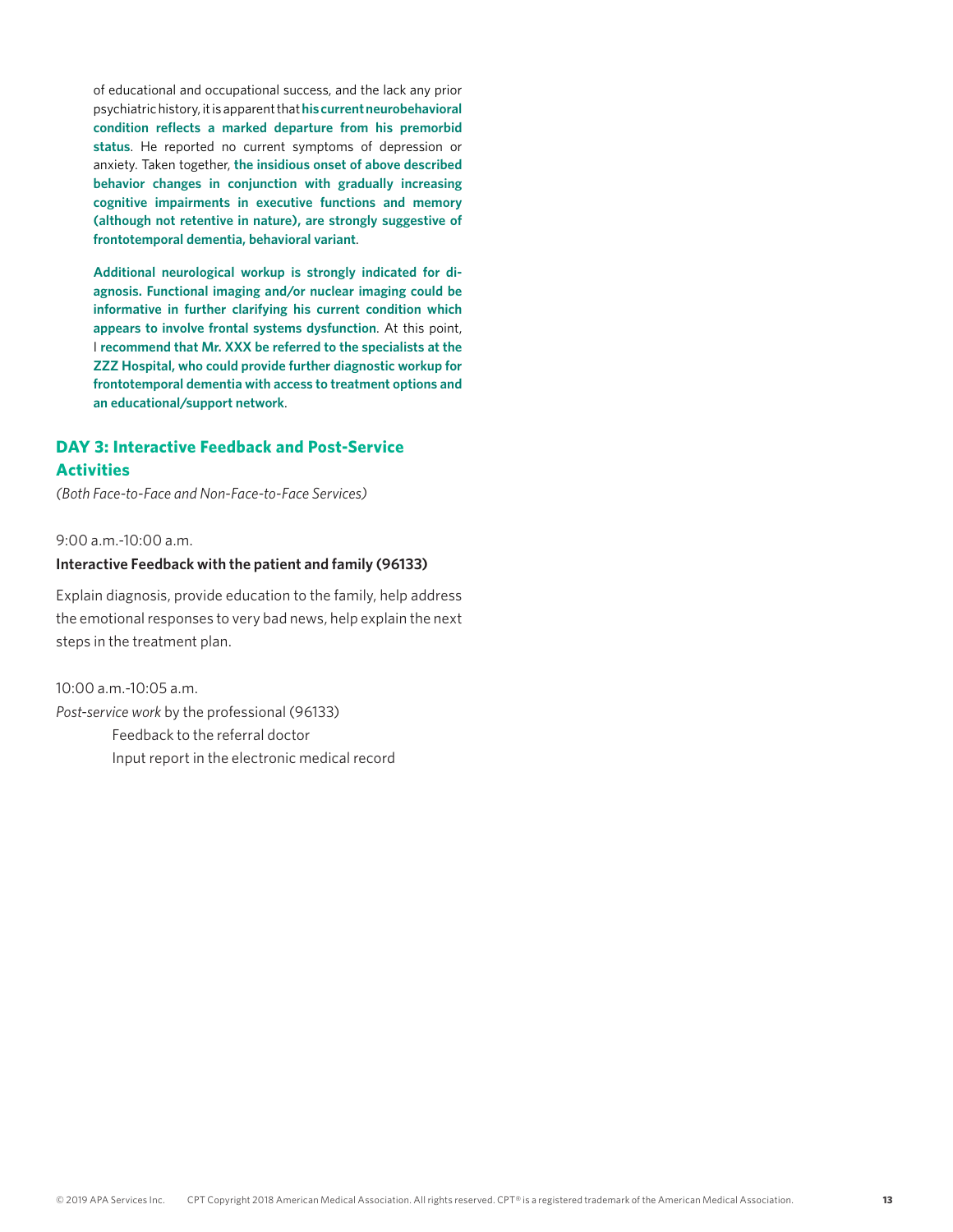Billing/Services Summary

| Neurobehavioral Status Exam <sup>^</sup>                                                                    |                     | <b>Base: 96116</b>                         | Add-on: 96121                         |  |
|-------------------------------------------------------------------------------------------------------------|---------------------|--------------------------------------------|---------------------------------------|--|
|                                                                                                             |                     | (1st 60 mins)                              | (each addtl 60 mins)                  |  |
| Face-to-Face: 9:05 a.m.-10:15 a.m. (DATE DAY 1)                                                             |                     | 70 minutes                                 |                                       |  |
| Documentation 10:15 a.m.-10:20 a.m. (DATE DAY 1)                                                            |                     | 5 minutes                                  |                                       |  |
|                                                                                                             | <b>Total Time:</b>  |                                            | 75 minutes (1 hour 15 minutes)        |  |
|                                                                                                             | <b>Total Units:</b> | 1                                          | $\mathbf 0$                           |  |
|                                                                                                             |                     |                                            |                                       |  |
| Neuropsychological Testing Evaluation Services*                                                             |                     | <b>Base: 96132</b><br>(1st 60 mins)        | Add-on: 96133<br>(each addtl 60 mins) |  |
| Record Review and Clarify Referral Question 9-9:05 a.m. (DATE DAY 1)                                        |                     |                                            | 5 minutes                             |  |
| Intra-Session Clinical Decision Making 10:20-10:30 a.m., (DATE DAY 1)                                       |                     |                                            | 10 minutes                            |  |
| Patient Symptom Management 10:30-10:45 a.m. (DATE DAY1)                                                     |                     |                                            | 15 minutes                            |  |
| Clinical Decision Making/Battery Modification 10:45-10:55 a.m., 1-1:10 p.m., 2:10-2:20 p.m.<br>(DATE DAY 1) |                     | 30 minutes                                 |                                       |  |
| Integration/Report Generation 10 a.m.-12 p.m. (DATE DAY 2)                                                  |                     | 120 minutes                                |                                       |  |
| Interactive Feedback Session 10 a.m.-11 a.m. (DATE DAY 3)                                                   |                     | 60 minutes                                 |                                       |  |
| Post-Service Work 10:35 a.m.-10:40 a.m. (DATE DAY 3)                                                        |                     | 5 minutes                                  |                                       |  |
|                                                                                                             | <b>Total Time:</b>  | 245 minutes (4 hours 5 minutes)            |                                       |  |
|                                                                                                             | <b>Total Units:</b> | 1                                          | 3                                     |  |
|                                                                                                             |                     |                                            |                                       |  |
| <b>Test Administration and Scoring by Neuropsychologist</b>                                                 |                     | <b>Base: 96136</b><br>(1st 30 mins)        | Add-on: 96137<br>(each addtl 30 mins) |  |
| Test Administration (Face-to-Face) 10:55 a.m.-11:25 a.m. (DATE DAY 1)                                       |                     |                                            | 30 minutes                            |  |
| Scoring (Non-Face-to-Face)                                                                                  |                     | O minutes - All scoring by Technician      |                                       |  |
|                                                                                                             | <b>Total Time:</b>  | 30 minutes                                 |                                       |  |
|                                                                                                             | <b>Total Units:</b> | $\mathbf{1}$                               | $\mathbf 0$                           |  |
|                                                                                                             |                     |                                            |                                       |  |
| <b>Test Administration and Scoring by Technician</b>                                                        |                     | Base: 96138 <sup>\$</sup><br>(1st 30 mins) | Add-on: 96139<br>(each addtl 30 mins) |  |
| Test Administration (Face-to-Face) 1:10-2:10 p.m., 2:20-3:20 p.m. (DATE DAY 1)                              |                     | 120 minutes                                |                                       |  |
| Scoring (Non-Face-to-Face) 9-10 a.m. (DATE DAY 2)                                                           | 60 minutes          |                                            |                                       |  |
|                                                                                                             | <b>Total Time:</b>  | 180 minutes (3 hours)                      |                                       |  |
|                                                                                                             | <b>Total Units:</b> | 1                                          | 5                                     |  |
|                                                                                                             |                     |                                            |                                       |  |

*Note: For Psychological Assessment, Neurobehavioral Status Exam (CPT® codes 96116/96112)*^ *would be replaced with 90791, Psychiatric diagnostic evaluation and Neuropsychological Evaluation Service (codes 96132/96133)*\* *would be replaced with 96130/96131 Psychological Evaluation Services*

**\$**Modifier required when QHP and Technician perform test administration and scoring for same patient, on same date of service. Append Modifier -XE when testing takes place at separate encounters. Append Modifier -59 when occurs during the same encounter.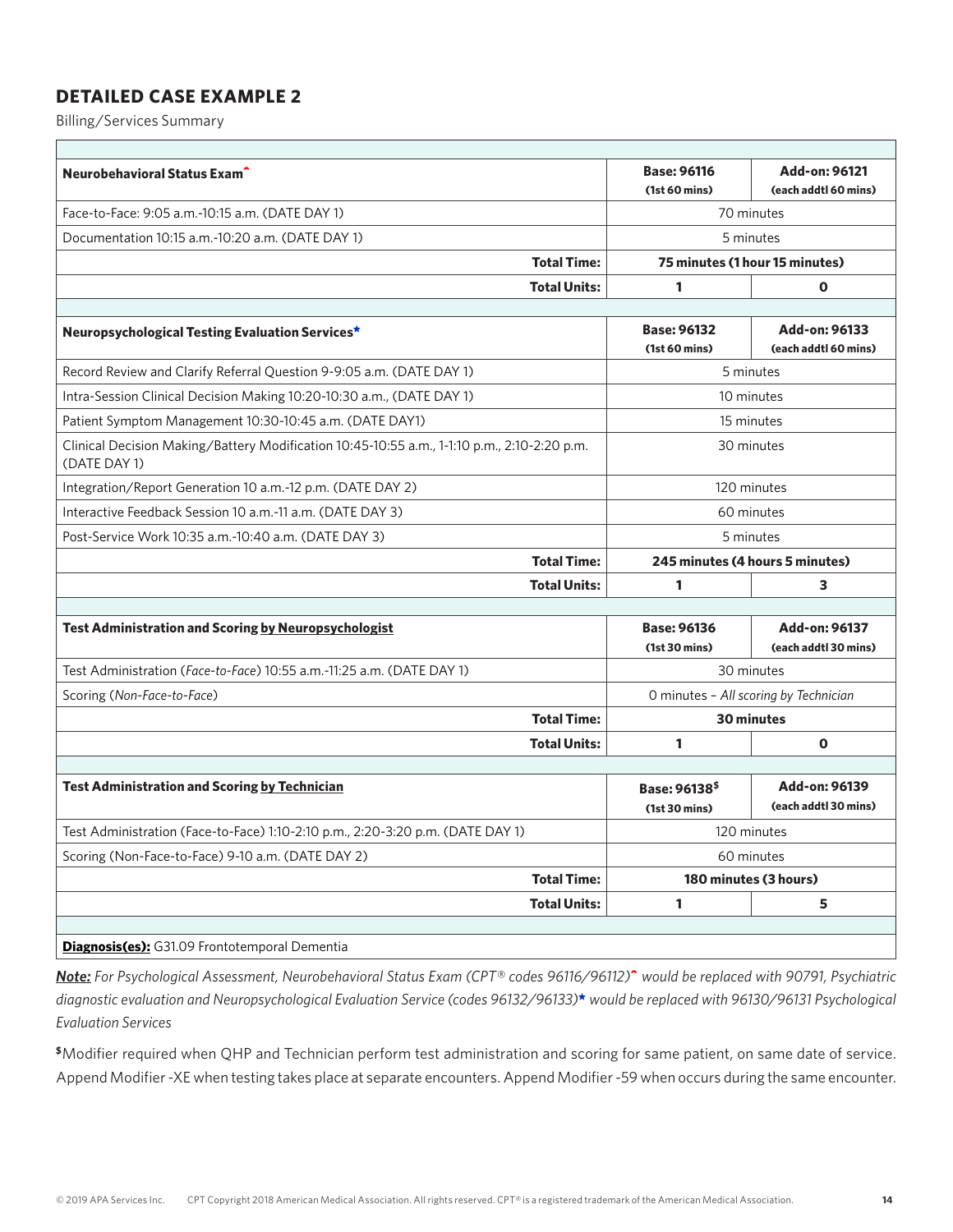*Each neuropsychological and psychological testing episode of care will vary depending on the intensity and complexity of the individual patient's condition. The case example below is intended to assist in understanding proper selection and application of the CPT® codes involved in a neuropsychological assessment episode of care.*

### **Neuropsychological Assessment with Test Administration and Scoring Services by Technician Only**

**Case Example:** A 58-year-old male with a history of diabetes and hypertension presents with a 6 month change in behavior, personality, and cognition and a positive family history of Alzheimer's disease. His physician refers him for neuropsychological testing to establish whether the patient has any suspected mental illness or neuropsychological abnormality or central nervous system dysfunction.

#### **DAY 1: Appointment scheduled for 9:00a.m.**

#### 9:00 a.m.-9:05 a.m.

Preservice work by the professional (96132):

Record review and clarify the reason for referral Initial test selection

#### 9:05 a.m.-10:15 a.m.

Conduct Neurobehavioral Status Examination (96116/96121) Face-to-Face Clinical Interview Reporting Time

#### 10:15 a.m.-10:20 a.m.

A Neurobehavioral Status Examination section is prepared **on the same day or a different day** as in the sample below:

#### **Neurobehavioral Status Examination/Behavioral Observations**

Mr. XXX arrived on time to his appointment and was accompanied by his wife. The patient was appropriately groomed and casually dressed. The patient's gait was slow. No other gross motor abnormalities were observed, and tremors noted by his wife were not apparent during the evaluation. Hearing and vision appeared adequate for testing purposes. He was generally alert and expressed vague understanding of the reason for the evaluation. **Attention was adequate but the patient required prompting and re-direction at times in order to maintain task engagement. The need for re-direction became more frequent in the afternoon**, as Mr. XXX began to appear notably fatigued, occasionally losing focus and appearing to daydream. On some tasks he required frequent reiteration of directions, as he did not always correct his mistakes after receiving feedback. Similarly, on two separate problem-solving measures Mr. XXX demonstrated

**very high perseverative responding**, such that he continually responded in the same way despite corrective feedback. However, perseveration was largely absent on another task involving motor behavior. He demonstrated an **occasional instance of utilization behavior**. For example, when the examiner used their pencil to point aspects of tasks, the patient would try to grab the pencil to use for himself. His behavior generally lacked spontaneity. Conversational speech was normal in rate, but low in volume and lacked prosody. Thought processes were logical and goal directed. Notably, the **patient exhibited markedly poor insight regarding changes in his cognition and behavior** based on relative degree of concern expressed by his wife, despite demonstrating understanding that she is concerned. **The patient's affect was flat throughout the evaluation**; he **exhibited no emotional expression (facial or vocal)**. Notably, the patient **never lost composure or appeared upset or irritable when faced with feedback that he had provided several incorrect responses in a row**. The patient was cooperative with the testing process and appeared to put forth adequate effort, however, his l**ack of insight may have undermined his ability to accurately report his symptoms on self-report measures of psychological functioning**.

#### 10:20 a.m.-10:30 a.m.

#### **Patient Symptom Management (96132/96133)**

From the interview-based neurobehavioral status examination, the QHP learns that the patient has had behavior changes affecting social comportment for the past 5 years, including loss of social tact and restraint, problems with judgment and memory, and disorganization, all of which are interfering with the patient's ability to effectively manage his diabetes and hypertension. His wife can no longer manage him and is crying in the office looking for direction. This initial evaluation indicates neuropsychological testing is required to determine specific diagnosis or prognosis to aid in treatment planning.

#### 10:30 a.m.-10:45 a.m.

#### **Intra-Session Clinical Decision Making (96132/96133) Test Review/Modification (96132/96133)**

QHP meets with the technician. Communicates new clinical decisions on additional test selection based on the interview and background information, to include tests of attention, executive function, and memory. Heavy emphasis now placed on practical judgment and problem-solving.

The choice of the test(s) administered and scored, and who performs these services, is based on patient indications and circumstances and/or clinical training, familiarity and comfortlevel of the provider with the specific test. Examples of the types of tests that might be administered and scored are listed below: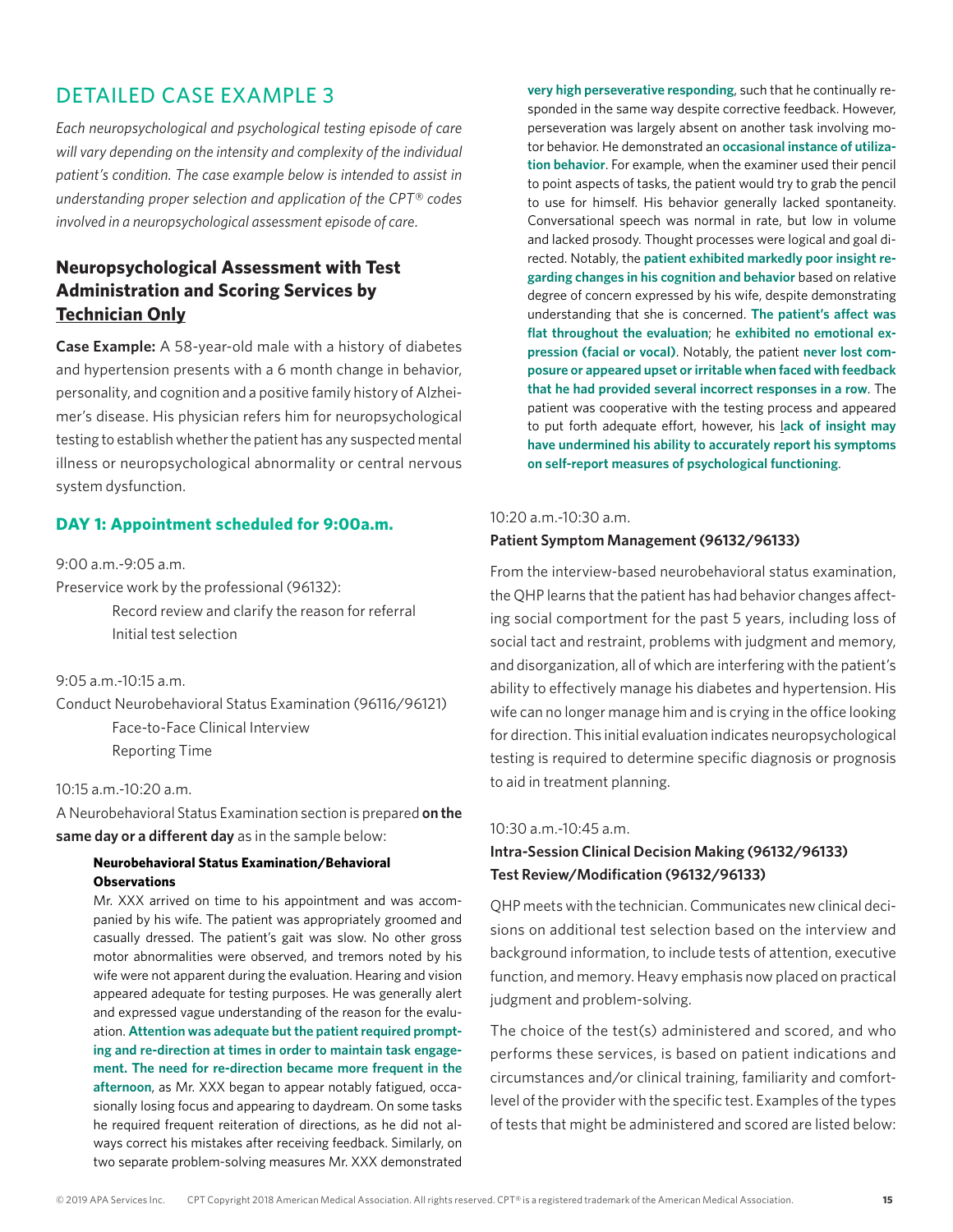- *Measuring Premorbid and Current Intellectual Function*
	- **›** *Wechsler Test of Premorbid Function*
	- **›** *Wechsler Abbreviated Scale of Intelligence*
- *Executive Function Measures*
	- **›** *Wisconsin Card Sorting Test*
	- **›** *Test of Practical Judgment*
- *Memory Measures*
	- **›** *Brief Visuospatial Memory Test*
	- **›** *California Verbal Learning Test*
- *Attention/Processing Speed Measures*
	- **›** *Trail Making Test (A and B)*
	- **›** *Stroop Color and Word Test*
- *Measuring Visual-Spatial Abilities*
	- **›** *Rey Complex Figure*
- *Language Measures*
	- **›** *Boston Naming Test 2nd Edition*
	- **›** *Verbal Fluency (FAS/Animals)*
- *Neurobehavioral Measures*
	- **›** *Behavior Rating Inventory of Executive Function*
	- **›** *Epworth Sleepiness Scale*
- *Psychosocial Function Measures*
	- **›** *Geriatric Depression Scale*
	- **›** *Independent Living Scale (Health and Safety subtest)*
- *Performance Validity Testing*
	- **›** *Test of Memory Malingering*

#### 10:45 a.m.-12:00 p.m.

#### **Test Administration and Scoring by Technician (96138-96139)**

Administration of standardized tests of cognitive and emotional functioning by **technician** under the supervision of the QHP.

*Note: Code selection for test administration and scoring is determined by who performs the service.*

*When performed by the Professional, select 96136 (first 30 mins) / 96137 (each additional 30 min increment)*

*When performed by Technician, select 96138 (first 30 mins) / 96139 (each additional 30 min increment)*

12:00 p.m.-1:00 p.m. *Patient given break for lunch*

1:00 p.m.-1:10 p.m.

### **Intra-Session Clinical Decision Making (96132/96133) Test Review/Modification (96132/96133)**

QHP meets with the technician to review morning tests and behavioral observations. In this case, the QHP then communicates new clinical decisions on additional test selection based on how the patient is performing on tests of memory and problem-solving.

#### 1:10 p.m.-2:10 p.m.

#### **Test Administration by Technician (96138-96139)**

Administration of standardized tests of cognitive and emotional functioning by technician under the supervision of the QHP.

#### 2:10 p.m.

The patient complains of fatigue, becomes more agitated and less attentive. With much cognitive effort by the QHP to ensure participation and test completion, the evaluation is completed.

On the same day or a different day, the QHP lists the tests administered by technician and QHPs **in separate sections** of the report, and time is reported separately in the scoring grid at the end of the report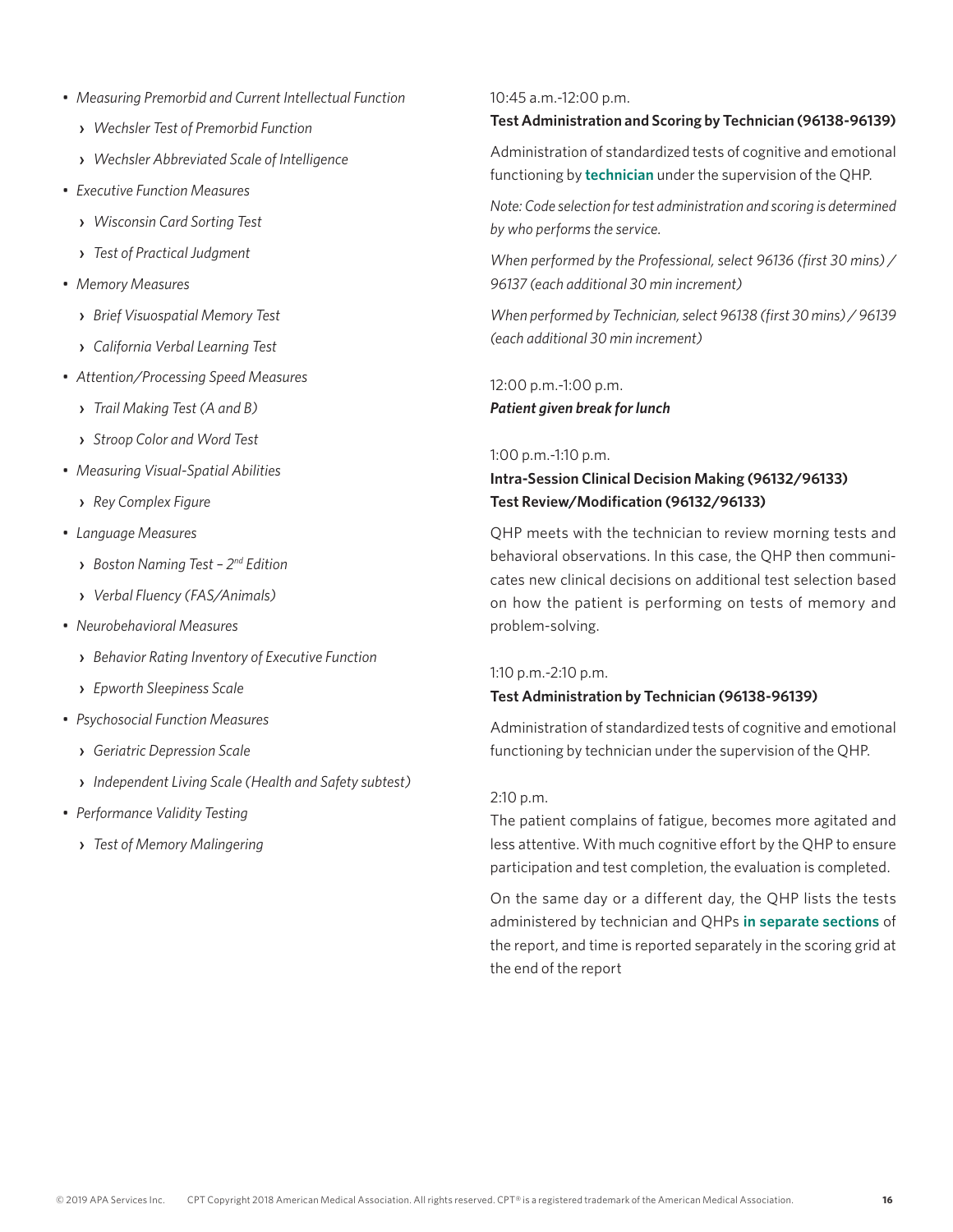### **DAY 2: Non-Face-to-Face Services**

#### 9:00 a.m.-10:00 a.m.

#### **Scoring of Test Battery from Day 1 (96138-96139) and transfer scores to Data Summary Sheet**

Technician scores battery which the QHP then checks to ensure scoring accuracy and transfers scores to data summary sheet. *Sample detailed data summary sheet below.*

|                                                  | Above<br>Average | Average     | Low<br>Average | <b>Borderline</b><br>Impaired | <b>Impaired</b> |
|--------------------------------------------------|------------------|-------------|----------------|-------------------------------|-----------------|
| <b>Global Cognitive/Intellectual Skills</b>      |                  |             |                |                               |                 |
| Full-Scale IQ                                    |                  |             | X              |                               |                 |
| Verbal Comprehension Index                       |                  | $\mathsf X$ |                |                               |                 |
| Perceptual Reasoning Index                       |                  |             |                | X                             |                 |
| Premorbid IQ Estimation                          |                  | X           |                |                               |                 |
| <b>Attention/Working Memory/Processing Speed</b> |                  |             |                |                               |                 |
| Simple Auditory Attention                        |                  | X           |                |                               |                 |
| Speeded Word Reading                             |                  |             |                |                               | $\times$        |
| <b>Speeded Color Naming</b>                      |                  |             |                | X                             |                 |
| Visuomotor Sequencing                            |                  | $\mathsf X$ |                |                               |                 |
| <b>Executive Functioning</b>                     |                  |             |                |                               |                 |
| Deductive Reasoning and Sorting                  |                  |             |                |                               | X               |
| Problem Solving                                  |                  |             |                |                               | $\mathsf X$     |
| Motoric/Behavioral Control                       |                  | $\mathsf X$ |                |                               |                 |
| Response Inhibition                              |                  |             | X              |                               |                 |
| Visuomotor Set-Shifting                          |                  | $\mathsf X$ |                |                               |                 |
| Language                                         |                  |             |                |                               |                 |
| Verbal Reasoning                                 |                  | $\mathsf X$ |                |                               |                 |
| Vocabulary                                       |                  | $\mathsf X$ |                |                               |                 |
| Naming                                           |                  | X           |                |                               |                 |
| Letter Fluency                                   |                  | X           |                |                               |                 |
| Category Fluency                                 |                  | X           |                |                               |                 |
| <b>Learning / Memory</b>                         |                  |             |                |                               |                 |
| Verbal Immediate Recall                          |                  |             |                | X                             |                 |
| Verbal Delayed Recall                            |                  |             | X              |                               |                 |
| Verbal List Discriminability                     |                  |             |                | X                             |                 |
| Visuospatial Figures Immediate Recall            |                  |             |                |                               | X               |
| Visuospatial Figures Delayed Recall              |                  |             |                | X                             |                 |
| Visuospatial Figures Discriminability            |                  |             | X              |                               |                 |
| <b>Sensory Perceptual and Motor</b>              |                  |             |                |                               |                 |
| Motor Dexterity                                  |                  |             | DH             | <b>NDH</b>                    |                 |
| <b>Visuospatial Skills</b>                       |                  |             |                |                               |                 |
| <b>Block Construction</b>                        |                  |             |                | X                             |                 |
| Visuospatial Reasoning                           |                  |             | Χ              |                               |                 |
| Complex Figure Copy                              |                  |             |                |                               | X               |
| Visuospatial Figures Copy                        |                  |             | $\mathsf X$    |                               |                 |
| <b>Decision Making and Judgement</b>             |                  |             |                |                               |                 |
| Health and Safety Knowledge                      |                  | $\mathsf X$ |                |                               |                 |
| Practical Judgement                              |                  |             |                |                               | $\mathsf X$     |
| Mood                                             |                  | <b>WNL</b>  | Mild           | Moderate                      | Severe          |
| Depression                                       |                  | $\mathsf X$ |                |                               |                 |
| Anxiety                                          |                  | $\mathsf X$ |                |                               |                 |
| Daytime Sleepiness                               |                  | $\mathsf X$ |                |                               |                 |

DH = Dominant Hand

NDH = Non-dominant Hand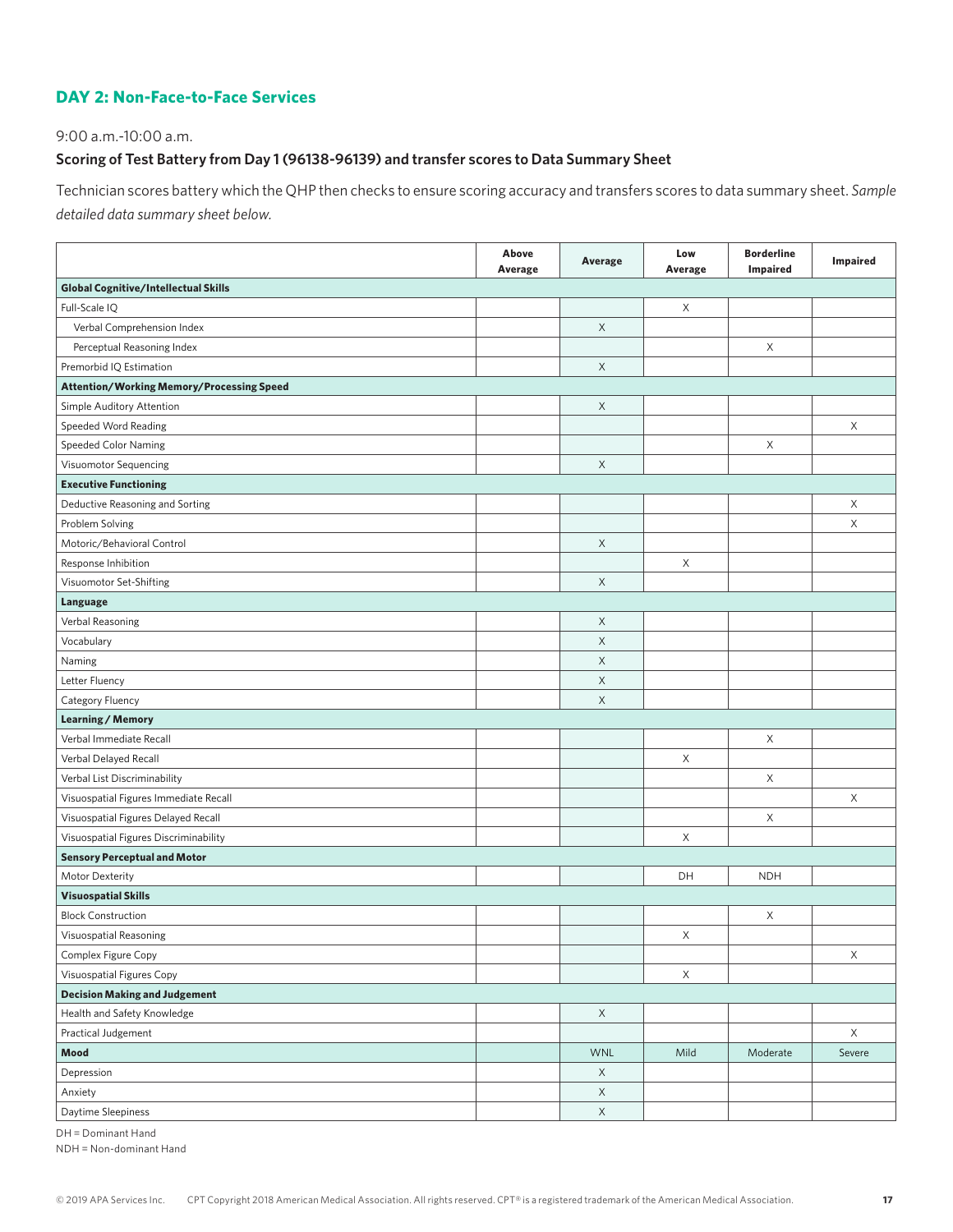#### 10:00 a.m.-12:00 p.m.

#### **Integration/Report Generation (96132/96133)**

QHP integrates clinical history from the medical record, neurobehavioral status examination, behavioral observations, and psychometric test results to reach conclusions, make recommendations during report generation. In this case, clinical decision making suggests a possible diagnosis of Frontotemporal Dementia, Behavioral Variant with recommendations for medical workup and family intervention.

Integrated reports will consider and document background information as relevant:

#### **Background Information**

*Information in this section was obtained through clinical interview with Mr. XXX and his wife (Mrs. YYY), a review of available medical records and a history questionnaire that Mr. XXX's wife completed.*

Mr. XXX reported his primary concern as being physically "out of shape." Regarding cognitive functioning, Mr. XXX noted no noticeable issues, but identified that his wife is concerned. He **reported his memory as being "good enough," but worse than it used to be. He identified greater ease in recalling remote information than more recent information**. Mr. XXX did not report any additional concerns with daily functioning and noted that he has not worked in 5 years. He is still driving. He noted no major changes in his personality but stated that he sometimes is hard on his daughter as he expects things to be "done right."

In a separate interview, Mr. XXX's **wife reported ongoing concerns regarding her husband's memory and executive functioning, which have become worse over the last two years. She reported that he has difficulty remembering conversations and people's names**. She also reported **difficulties with executive functioning, involving difficulty with initiation, planning, judgment, and insight. He reportedly benefits from structure and "constant reminders." Changes in his personality were also noted. Mr. XXX's friends have reportedly "pulled away" and he has demonstrated reduced empathy and kindness, especially towards their daughter**. Ms. YYY noted **increased social inappropriateness and decreased attention to personal hygiene**. She reported that he has been **very resistant to medical follow up**. For example, he does not "acknowledge" having hearing difficulties. She reported that **he is able to independently manage his activities of daily living**.

Mr. XXX's **wife started noticing changes in her husband approximately eight years ago, when he demonstrated paranoid ideation and increased suspiciousness of others**, such that he believed others were breaking in and taking things. Mr. XXX reportedly **received a diagnosis of depression with psychosis in 2008, which was treated successfully with medication (Abilify and Effexor). He had no history of psychological/psychiatric disturbance or treatment prior to 2008. Substance use/abuse was denied**. Around this period, Mr. XXX also began having **difficulties with sleep, which have been continually treated with Ambien**. His wife reported that Mr. XXX has **gained weight and** 

**is eating more frequently as he "forgets" that he eats**. She reported that **approximately 5 years ago, Mr. XXX was put on medical leave from work to undergo an evaluation. However, he did not disclose this to his wife, who only became aware after she found him still at home during work hours**. Ultimately, the school "didn't want him back" and he was let go. He did not seek out work at a different school and is now retired.

Mr. XXX's **medical history is significant for high blood pressure and diabetes**, which are treated with losartan and metformin. Mr. XXX's wife also reported that he has "shaky" hands. He underwent **prostate surgery in 2019** and has difficulties with urinary retention. Mr. XXX reported **no history of significant head injury, however he played football in high school and college**. Mr. XXX's wife reported that he **received an MRI of the brain approximately eight years ago, which concluded there was "mass decrease."**

And typically provide an integrated summary of test results and recommendations:

#### **Summary and Conclusions**

Current test results indicate that Mr. XXX is a man **of at least average premorbid intellectual capabilities based on a combination of factors including his word knowledge, educational and occupational attainments (estimated FSIQ=106)**. Current **intellectual evaluation reflects capabilities that are lower (FSIQ = 85), accounted for primarily by increased difficulty performing perceptual–motor problem-solving tasks**. Mr. XXX **displayed significant neuropsychological dysfunction on this evaluation, reflected by impaired performances on measures of executive functioning, memory, and visual spatial abilities**. He evidenced **reduced problem-solving strategies** and had **particular difficulty on tasks that required higher level spatial reasoning**. He was highly perseverative in his responding on certain problem-solving tasks, but when provided with external structure and direction his performance improved substantially. **In contrast to these deficits, Mr. XXX displays intact basic attention, language abilities and retentive memory on two of three measures**. **When presented with more demanding and detailed information to learn, however, Mr. XXX's memory capacity declined and retentive memory difficulties were present**. In contrast to these impaired performances, Mr. XXX's **responses to psychological and behavioral questionnaires indicate no complaints of depression, anxiety, or sleep difficulties**. Further, Mr. XXX reports no change in personality, judgment, or executive abilities, while his wife reports dramatic changes in all of these areas.

By history, Mr. XXX has experienced a **change in his behavior and personality dating back to 2008, when he developed neuropsychiatric symptoms for the first time**. **Since then**, Mr. XXX has **undergone gradual and significant deterioration in social functioning, including decreased attention to personal hygiene, loss of social tact and restraint, change in eating predilections, decreased empathy, and loss of drive and initiative that has dramatically affected Mr. XXX's family and placed great tension in his relationships with others**. At this stage, Mr. XXX **appears largely apathetic and disengaged when confronted with descriptions of his behavior**. Likewise, **while he did not perform**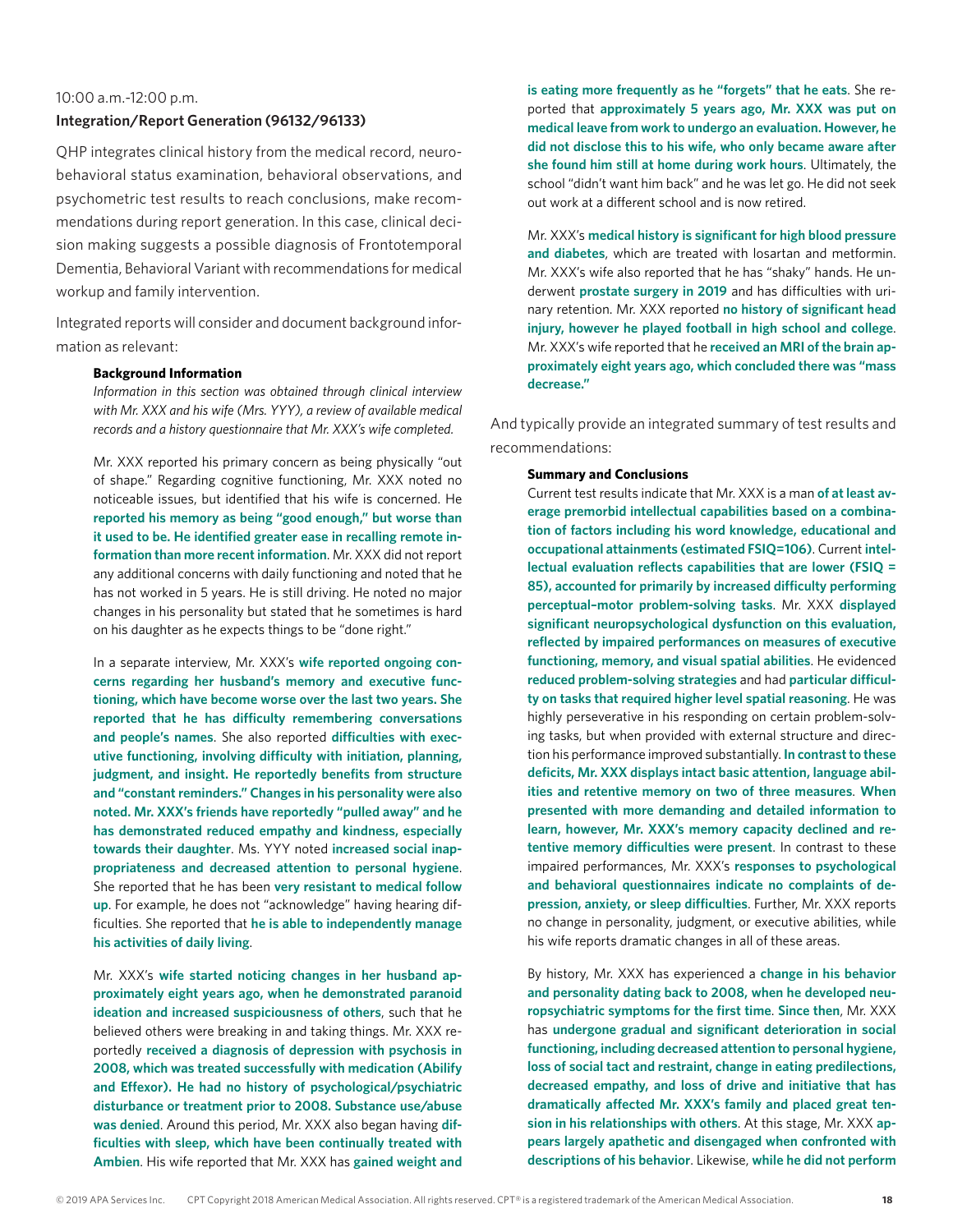**well, on specific measures of executive function he showed little distress or interest in the integrity of his performance during testin**g. Considering Mr. XXX's history of educational and occupational success, and the lack any prior psychiatric history, it is apparent that **his current neurobehavioral condition reflects a marked departure from his premorbid status**. He reported no current symptoms of depression or anxiety. Taken together, **the insidious onset of above described behavior changes in conjunction with gradually increasing cognitive impairments in executive functions and memory (although not retentive in nature), are strongly suggestive of frontotemporal dementia, behavioral variant**.

**Additional neurological workup is strongly indicated for diagnosis. Functional imaging and/or nuclear imaging could be informative in further clarifying his current condition which appears to involve frontal systems dysfunction**. At this point, I **recommend that Mr. XXX be referred to the specialists at the ZZZ Hospital, who could provide further diagnostic workup for frontotemporal dementia with access to treatment options and an educational/support network**.

### **DAY 3: Interactive Feedback and Post-Service Activities**

*(Both Face-to-Face and Non-Face-to-Face Services)*

9:00 a.m.-10:00 a.m.

#### **Interactive Feedback with the patient and family (96133)**

QHP explains diagnosis, provides education to the family, helps address the emotional responses to very bad news, and helps explain the next steps in the treatment plan.

10:00 a.m.-10:05 a.m. *Post-service work* by the professional (96133) Feedback to the referral doctor Input report in the electronic medical record